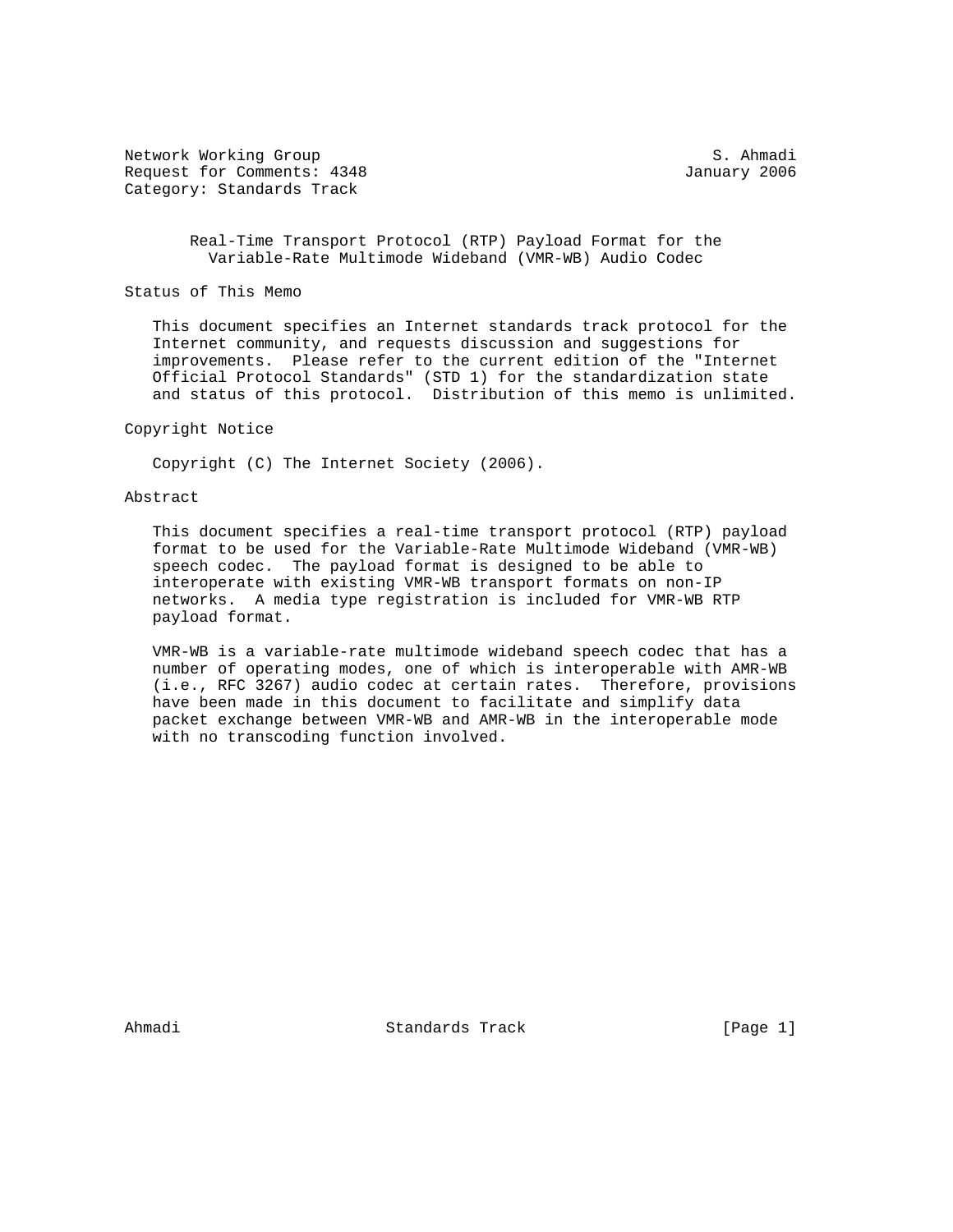# Table of Contents

|  | 3. The Variable-Rate Multimode Wideband (VMR-WB) Speech Codec  4 |
|--|------------------------------------------------------------------|
|  |                                                                  |
|  | 3.2. Continuous vs. Discontinuous Transmission                   |
|  |                                                                  |
|  |                                                                  |
|  |                                                                  |
|  | 4.2. Frame Interleaving and Multi-Frame Encapsulation  8         |
|  |                                                                  |
|  |                                                                  |
|  |                                                                  |
|  | 5.3. GW to GW (between VMR-WB- and AMR-WB-Enabled Terminals) 10  |
|  | 5.4. GW to GW (between Two VMR-WB-Enabled Terminals) 11          |
|  |                                                                  |
|  |                                                                  |
|  | 6.2. Header-Free Payload Format 14                               |
|  | 6.3. Octet-Aligned Payload Format 15                             |
|  |                                                                  |
|  |                                                                  |
|  | 6.3.3. The Payload Table of Contents 18                          |
|  |                                                                  |
|  | 6.3.5. Payload Example: Basic Single Channel                     |
|  | Payload Carrying Multiple Frames 21                              |
|  | 6.4. Implementation Considerations 22                            |
|  | 6.4.1. Decoding Validation and Provision for Lost                |
|  |                                                                  |
|  |                                                                  |
|  |                                                                  |
|  |                                                                  |
|  | 8.2. Authentication and Integrity 24                             |
|  |                                                                  |
|  | 9.1. VMR-WB RTP Payload MIME Registration 25                     |
|  | 9.2. Mapping MIME Parameters into SDP 27                         |
|  | 9.3. Offer-Answer Model Considerations 28                        |
|  |                                                                  |
|  |                                                                  |
|  |                                                                  |
|  |                                                                  |
|  |                                                                  |

Ahmadi Standards Track [Page 2]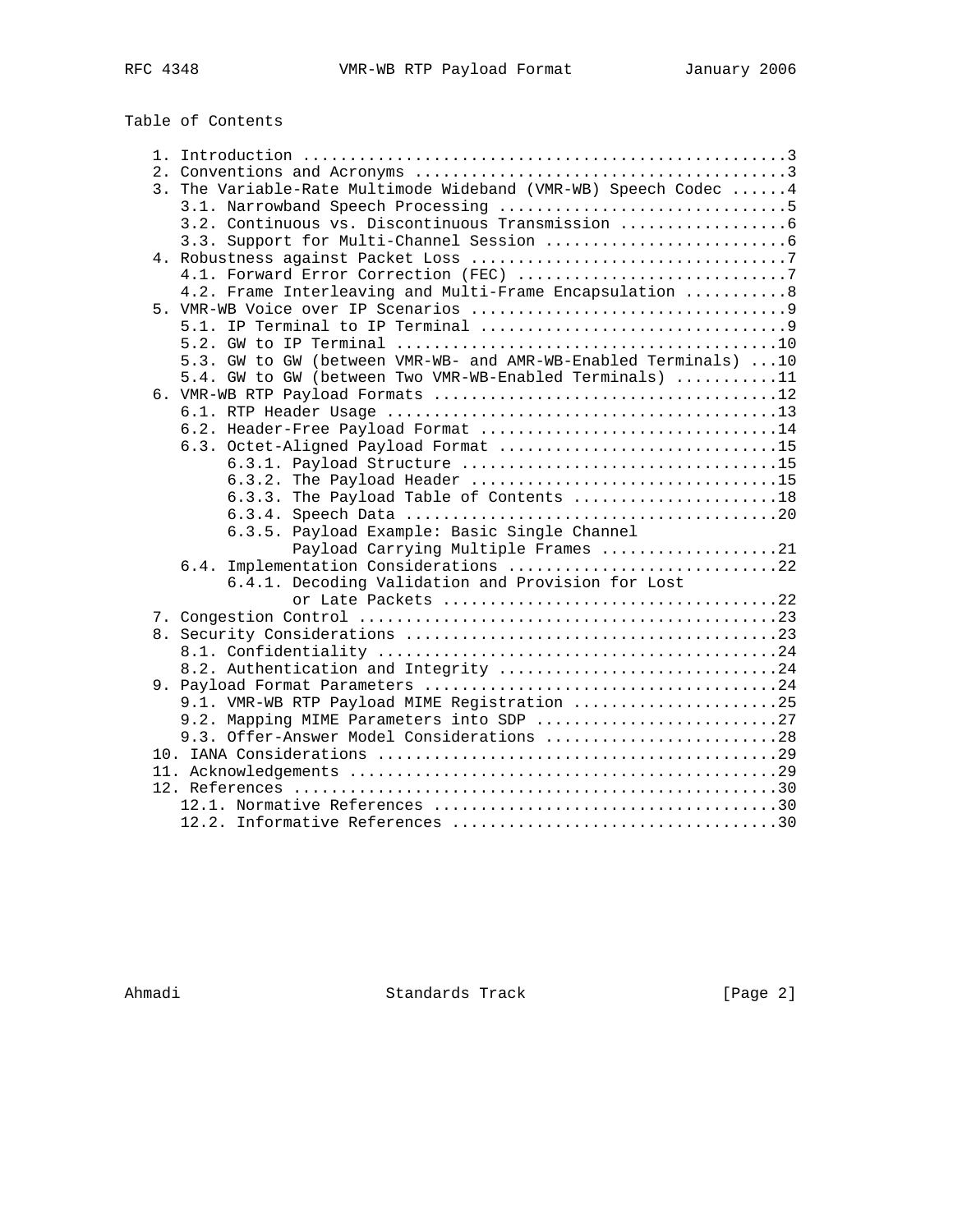# 1. Introduction

 This document specifies the payload format for packetization of VMR- WB-encoded speech signals into the Real-time Transport Protocol (RTP) [3]. The VMR-WB payload formats support transmission of single and multiple channels, frame interleaving, multiple frames per payload, header-free payload, the use of mode switching, and interoperation with existing VMR-WB transport formats on non-IP networks, as described in Section 3.

 The payload format is described in Section 6. The VMR-WB file format (i.e., for transport of VMR-WB speech data in storage mode applications such as email) is specified in [7]. In Section 9, a media type registration for VMR-WB RTP payload format is provided.

 Since VMR-WB is interoperable with AMR-WB at certain rates, an attempt has been made throughout this document to maximize the similarities with RFC 3267 while optimizing the payload format for the non-interoperable modes of the VMR-WB codec.

#### 2. Conventions and Acronyms

 The key words "MUST", "MUST NOT", "REQUIRED", "SHALL", "SHALL NOT", "SHOULD", "SHOULD NOT", "RECOMMENDED", "MAY", and "OPTIONAL" in this document are to be interpreted as described in RFC2119 [2].

The following acronyms are used in this document:

| 3GPP          | - The Third Generation Partnership Project         |
|---------------|----------------------------------------------------|
|               | 3GPP2 - The Third Generation Partnership Project 2 |
| CDMA          | - Code Division Multiple Access                    |
| WCDMA         | - Wideband Code Division Multiple Access           |
| GSM           | - Global System for Mobile Communications          |
|               | AMR-WB - Adaptive Multi-Rate Wideband Codec        |
|               | VMR-WB - Variable-Rate Multimode Wideband Codec    |
| CMR           | - Codec Mode Request                               |
| GW            | - Gateway                                          |
| DTX           | - Discontinuous Transmission                       |
| $_{\rm{FEC}}$ | - Forward Error Correction                         |
| SID           | - Silence Descriptor                               |
| TrFO          | - Transcoder-Free Operation                        |
| UDP           | - User Datagram Protocol                           |
| RTP           | - Real-Time Transport Protocol                     |
| RTCP          | - RTP Control Protocol                             |
| MIME          | - Multipurpose Internet Mail Extension             |
| SDP           | - Session Description Protocol                     |
| VoIP          | - Voice-over-IP                                    |
|               |                                                    |

Ahmadi Standards Track [Page 3]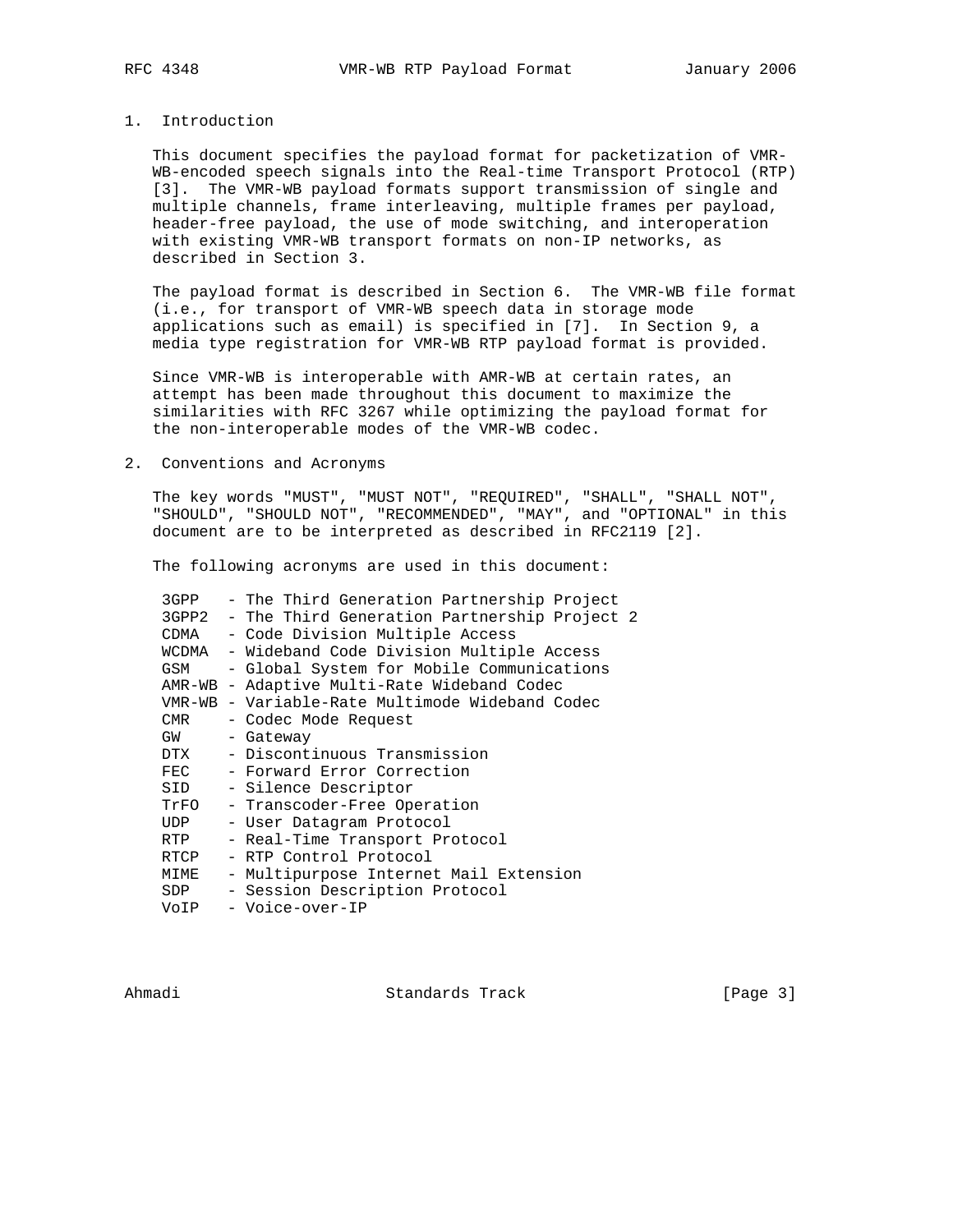The term "interoperable mode" in this document refers to VMR-WB mode 3, which is interoperable with AMR-WB codec modes 0, 1, and 2.

 The term "non-interoperable modes" in this document refers to VMR-WB modes 0, 1, and 2.

 The term "frame-block" is used in this document to describe the time-synchronized set of speech frames in a multi-channel VMR-WB session. In particular, in an N-channel session, a frame-block will contain N speech frames, one from each of the channels, and all N speech frames represent exactly the same time period.

# 3. The Variable-Rate Multimode Wideband (VMR-WB) Speech Codec

 VMR-WB is the wideband speech-coding standard developed by Third Generation Partnership Project 2 (3GPP2) for encoding/decoding wideband/narrowband speech content in multimedia services in 3G CDMA cellular systems [1]. VMR-WB is a source-controlled variable-rate multimode wideband speech codec. It has a number of operating modes, where each mode is a tradeoff between voice quality and average data rate. The operating mode in VMR-WB (as shown in Table 2) is chosen based on the traffic condition of the network and the desired quality of service. The desired average data rate (ADR) in each mode is obtained by encoding speech frames at permissible rates (as shown in Tables 1 and 3) compliant with CDMA2000 system, depending on the instantaneous characteristics of input speech and the maximum and minimum rate constraints imposed by the network operator.

 While VMR-WB is a native CDMA codec complying with all CDMA system requirements, it is further interoperable with AMR-WB [4,12] at 12.65, 8.85, and 6.60 kbps. This is due to the fact that VMR-WB and AMR-WB share the same core technology. This feature enables Transcoder-Free (TrFO) interconnections between VMR-WB and AMR-WB across different wireless/wireline systems (e.g., GSM/WCDMA and CDMA2000) without use of unnecessary complex media format conversion.

 Note that the concept of mode in VMR-WB is different from that of AMR-WB where each fixed-rate AMR-WB codec mode is adapted to prevailing channel conditions by a tradeoff between the total number of source-coding and channel-coding bits.

 VMR-WB is able to transition between various modes with no degradation in voice quality that is attributable to the mode switching itself. The operating mode of the VMR-WB encoder may be switched seamlessly without prior knowledge of the decoder. Any non-interoperable mode (i.e., VMR-WB modes 0, 1, or 2) can be chosen depending on the traffic conditions (e.g., network congestion) and the desired quality of service.

Ahmadi Standards Track [Page 4]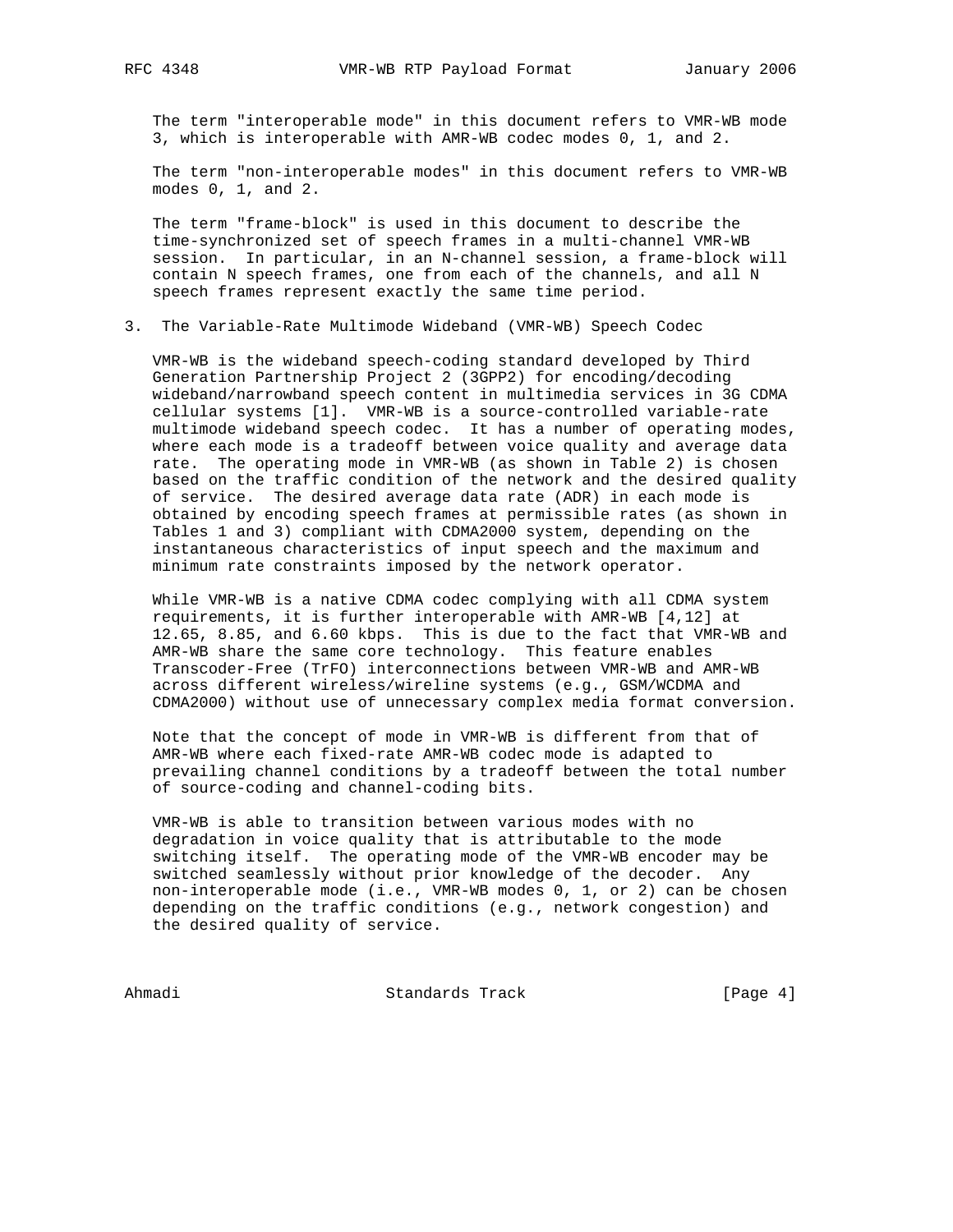While in the interoperable mode (i.e., VMR-WB mode 3), mode switching between VMR-WB modes is not allowed because there is only one AMR-WB interoperable mode in VMR-WB. Since the AMR-WB codec may request a mode change, depending on channel conditions, in-band data included in VMR-WB frame structure (see Section 8 of [1] for more details) is used during an interoperable interconnection to switch between VMR-WB frame types 0, 1, and 2 in VMR-WB mode 3 (corresponding to AMR-WB codec modes 0, 1, or 2).

 As mentioned earlier, VMR-WB is compliant with CDMA2000 system with the permissible encoding rates shown in Table 1.

| Frame Type   | Bits per Packet<br>(Frame Size) | Encoding Rate<br>(kbps) |
|--------------|---------------------------------|-------------------------|
| Full-Rate    | 266                             | 13.3                    |
| Half-Rate    | 124                             | 6.2                     |
| Quarter-Rate | 54                              | 2.7                     |
| Eighth-Rate  | 20                              | 1.0                     |
| Blank        |                                 |                         |
| Erasure      |                                 |                         |

# Table 1: CDMA2000 system permissible frame types and their associated encoding rates

 VMR-WB is robust to high percentage of frame loss and frames with corrupted rate information. The reception of an Erasure (SPEECH\_LOST) frame type at decoder invokes the built-in frame error concealment mechanism. The built-in frame error concealment mechanism in VMR-WB conceals the effect of lost frames by exploiting in-band data and the information available in the previous frames.

#### 3.1. Narrowband Speech Processing

 VMR-WB has the capability to operate with either 16000-Hz or 8000-Hz sampled input/output speech signals in all modes of operation [1]. The VMR-WB decoder does not require a priori knowledge about the sampling rate of the original media (i.e., speech/audio signals sampled at 8 or 16 kHz) at the input of the encoder. The VMR-WB decoder, by default, generates 16000-Hz wideband output regardless of the encoder input sampling frequency. Depending on the application, the decoder can be configured to generate 8000-Hz output, as well.

Ahmadi Standards Track [Page 5]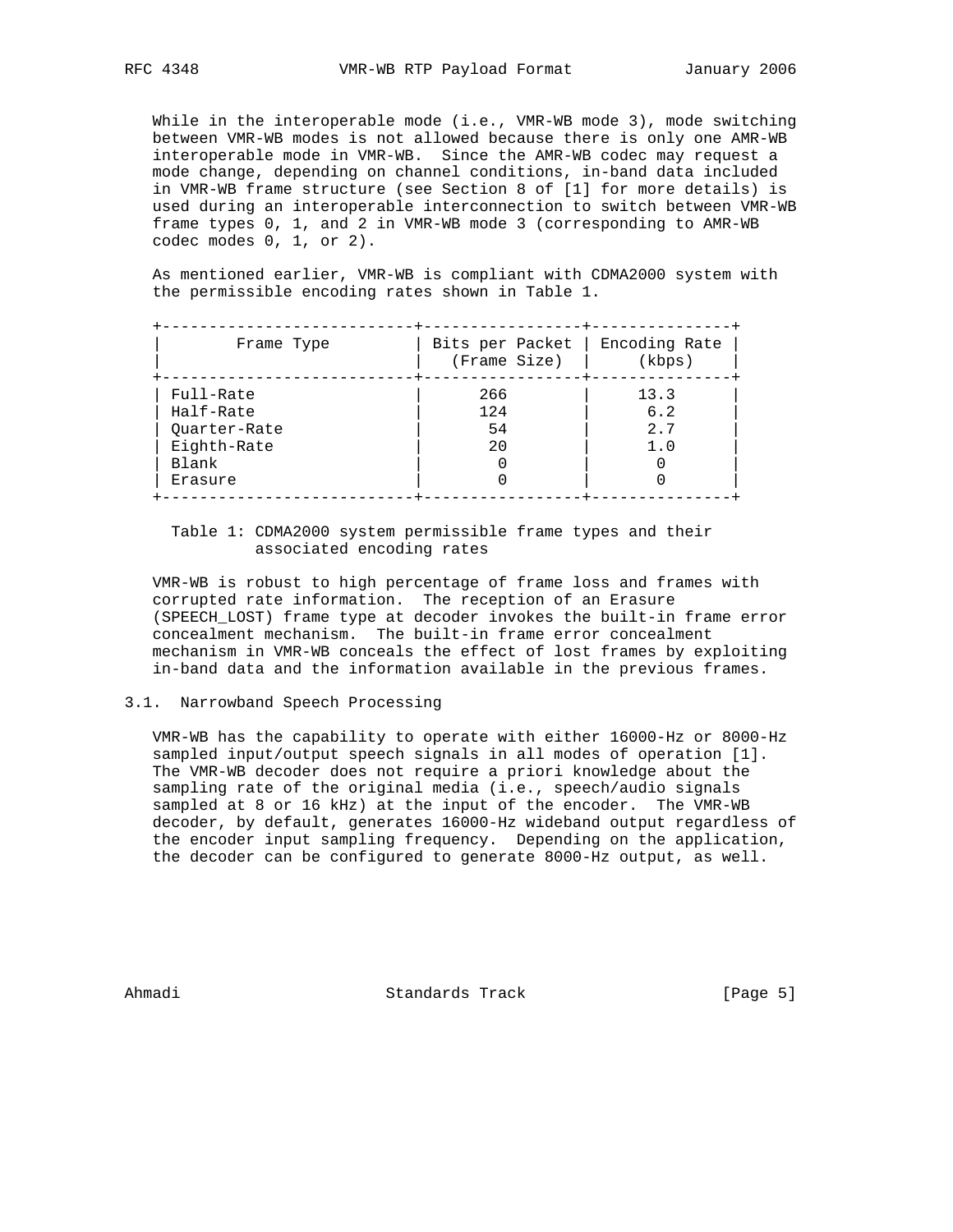Therefore, while this specification defines a 16000-Hz RTP clock rate for VMR-WB codec, the injection and processing of 8000-Hz narrowband media during a session is also allowed; however, a 16000-Hz RTP clock rate MUST always be used.

 The choice of VMR-WB output sampling frequency depends on the implementation and the audio acoustic capabilities of the receiving side.

# 3.2. Continuous vs. Discontinuous Transmission

 The circuit-switched operation of VMR-WB within a CDMA network requires continuous transmission of the speech data during a conversation. The intrinsic source-controlled variable-rate feature of the CDMA speech codecs is required for optimal operation of the CDMA system and interference control. However, VMR-WB has the capability to operate in a discontinuous transmission mode for some packet-switched applications over IP networks (e.g., VoIP), where the number of transmitted bits and packets during silence period are reduced to a minimum. The VMR-WB DTX operation is similar to that of AMR-WB [4,12].

#### 3.3. Support for Multi-Channel Session

 The octet-aligned RTP payload format defined in this document supports multi-channel audio content (e.g., a stereophonic speech session). Although VMR-WB codec itself does not support encoding of multi-channel audio content into a single bit stream, it can be used to encode and decode each of the individual channels separately.

 To transport the separately encoded multi-channel content, the speech frames for all channels that are framed and encoded for the same 20 ms periods are logically collected in a frame-block.

 At the session setup, out-of-band signaling must be used to indicate the number of channels in the session and the order of the speech frames from different channels in each frame-block. When using SDP for signaling (see Section 9.2 for more details), the number of channels is specified in the rtpmap attribute, and the order of channels carried in each frame-block is implied by the number of channels as specified in Section 4.1 in [6].

Ahmadi Standards Track [Page 6]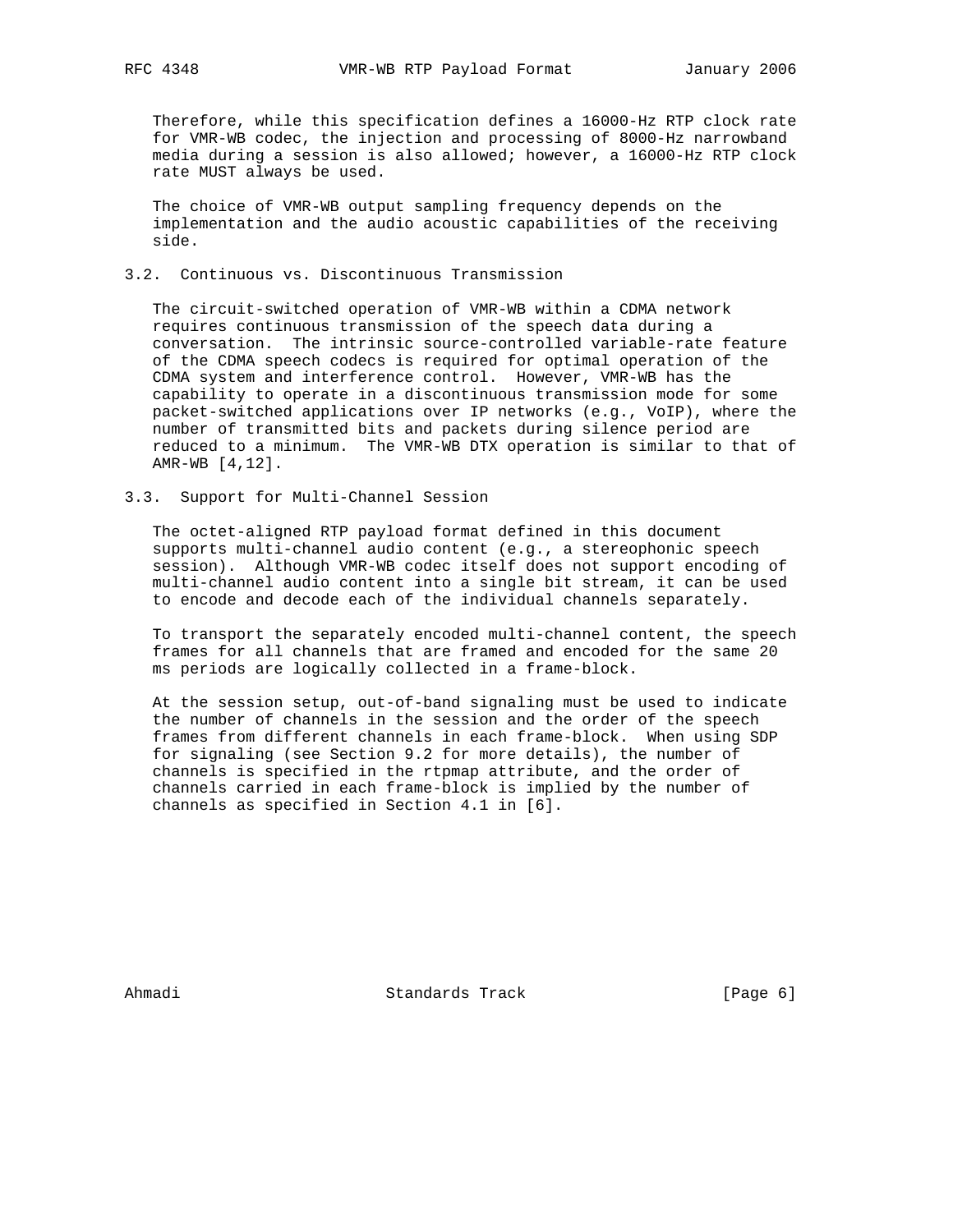4. Robustness against Packet Loss

 The octet-aligned payload format described in this document (see Section 6 for more details) supports several features, including forward error correction (FEC) and frame interleaving, in order to increase robustness against lost packets.

4.1. Forward Error Correction (FEC)

 The simple scheme of repetition of previously sent data is one way of achieving FEC. Another possible scheme, which is more bandwidth efficient, is to use payload-external FEC; e.g., RFC2733 [8], which generates extra packets containing repair data.

 The repetition method involves the simple retransmission of previously transmitted frame-blocks together with the current frame block(s). This is done by using a sliding window to group the speech frame-blocks to send in each payload. Figure 1 illustrates an example.

 In this example, each frame-block is retransmitted one time in the following RTP payload packet. Here, f(n-2)..f(n+4) denotes a sequence of speech frame-blocks, and  $p(n-1) \nldots p(n+4)$  a sequence of payload packets.

 --+--------+--------+--------+--------+--------+--------+--------+-- | f(n-2) | f(n-1) | f(n) | f(n+1) | f(n+2) | f(n+3) | f(n+4) | --+--------+--------+--------+--------+--------+--------+--------+--  $\leftarrow---p(n-1)$  ---->  $\left\langle - - - - p(n) \right\rangle$  ----->  $\leftarrow---$  p(n+1) ---->  $\leftarrow---$  p(n+2) ---->  $\leftarrow---p(n+3)$  ---->  $\left\langle - - - - p(n+4) \right\rangle$  ---->

Figure 1: An example of redundant transmission

 The use of this approach does not require signaling at the session setup. In other words, the speech sender can choose to use this scheme without consulting the receiver. This is because a packet containing redundant frames will not look different from a packet with only new frames. The receiver may receive multiple copies or versions of a frame for a certain timestamp if no packet is lost. If multiple versions of the same speech frame are received, it is RECOMMENDED that the highest rate be used by the speech decoder.

Ahmadi Standards Track [Page 7]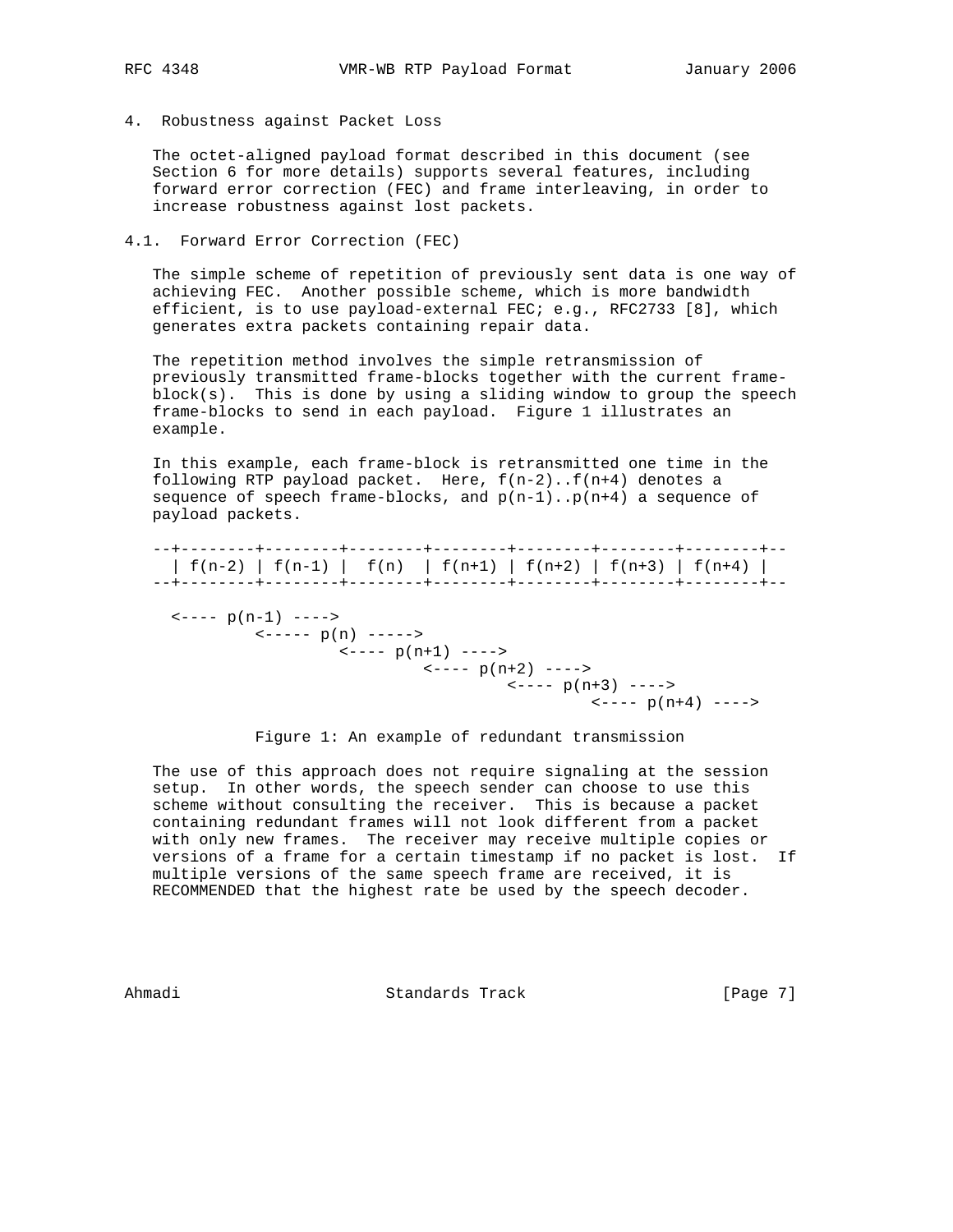This redundancy scheme provides the same functionality as that described in RFC 2198, "RTP Payload for Redundant Audio Data" [10]. In most cases, the mechanism in this payload format is more efficient and simpler than requiring both endpoints to support RFC 2198. If the spread in time required between the primary and redundant encodings is larger than 5 frame times, the bandwidth overhead of RFC 2198 will be lower.

 The sender is responsible for selecting an appropriate amount of redundancy based on feedback about the channel (e.g., in RTCP receiver reports) or network traffic. A sender SHOULD NOT base selection of FEC on the CMR, as this parameter most probably was set based on non-IP information. The sender is also responsible for avoiding congestion, which may be aggravated by redundant transmission (see Section 7).

4.2. Frame Interleaving and Multi-Frame Encapsulation

 To decrease protocol overhead, the octet-aligned payload format, described in Section 6, allows several speech frame-blocks to be encapsulated into a single RTP packet. One of the drawbacks of this approach is that in case of packet loss several consecutive speech frame-blocks are lost, which usually causes clearly audible distortion in the reconstructed speech.

 Interleaving of frame-blocks can improve the speech quality in such cases by distributing the consecutive losses into a series of single frame-block losses. However, interleaving and bundling several frame-blocks per payload will also increase end-to-end delay and is therefore not appropriate for all types of applications. Streaming applications will most likely be able to exploit interleaving to improve speech quality in lossy transmission conditions.

 The octet-aligned payload format supports the use of frame interleaving as an option. For the encoder (speech sender) to use frame interleaving in its outbound RTP packets for a given session, the decoder (speech receiver) needs to indicate its support via out of-band means (see Section 9).

Ahmadi Standards Track [Page 8]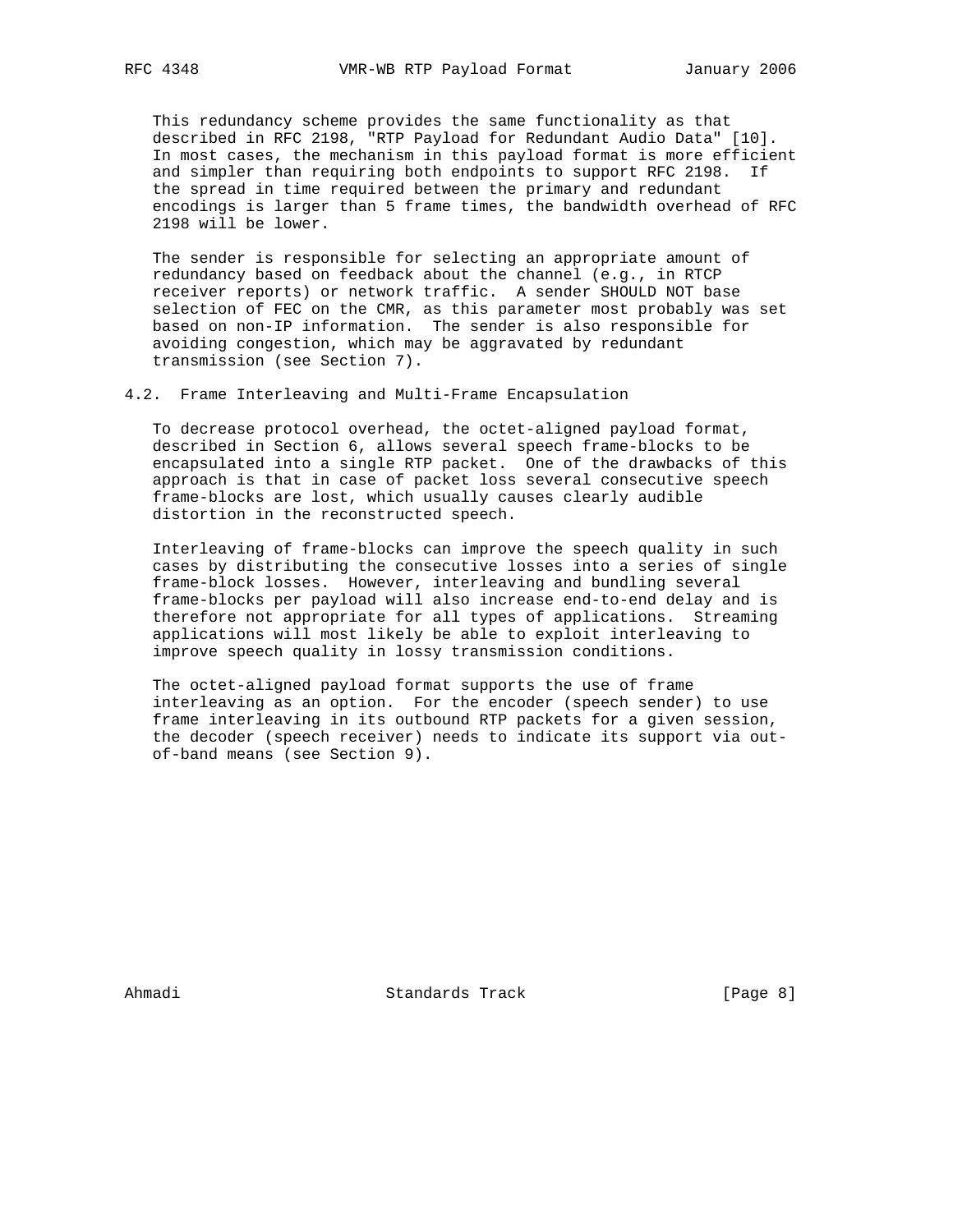5. VMR-WB Voice over IP Scenarios

5.1. IP Terminal to IP Terminal

 The primary scenario for this payload format is IP end-to-end between two terminals incorporating VMR-WB codec, as shown in Figure 2. Nevertheless, this scenario can be generalized to an interoperable interconnection between VMR-WB-enabled and AMR-WB-enabled IP terminals using the offer-answer model described in Section 9.3. This payload format is expected to be useful for both conversational and streaming services.



Figure 2: IP terminal to IP terminal

 A conversational service puts requirements on the payload format. Low delay is a very important factor, i.e., fewer speech frame-blocks per payload packet. Low overhead is also required when the payload format traverses across low bandwidth links, especially if the frequency of packets will be high.

 Streaming service has less strict real-time requirements and therefore can use a larger number of frame-blocks per packet than conversational service. This reduces the overhead from IP, UDP, and RTP headers. However, including several frame-blocks per packet makes the transmission more vulnerable to packet loss, so interleaving may be used to reduce the effect of packet loss on speech quality. A streaming server handling a large number of clients also needs a payload format that requires as few resources as possible when doing packetization.

 For VMR-WB-enabled IP terminals at both ends, depending on the implementation, all modes of the VMR-WB codec can be used in this scenario. Also, both header-free and octet-aligned payload formats (see Section 6 for details) can be utilized. For the interoperable interconnection between VMR-WB and AMR-WB, only VMR-WB mode 3 is used, and all restrictions described in Section 9.3 apply.

Ahmadi Standards Track [Page 9]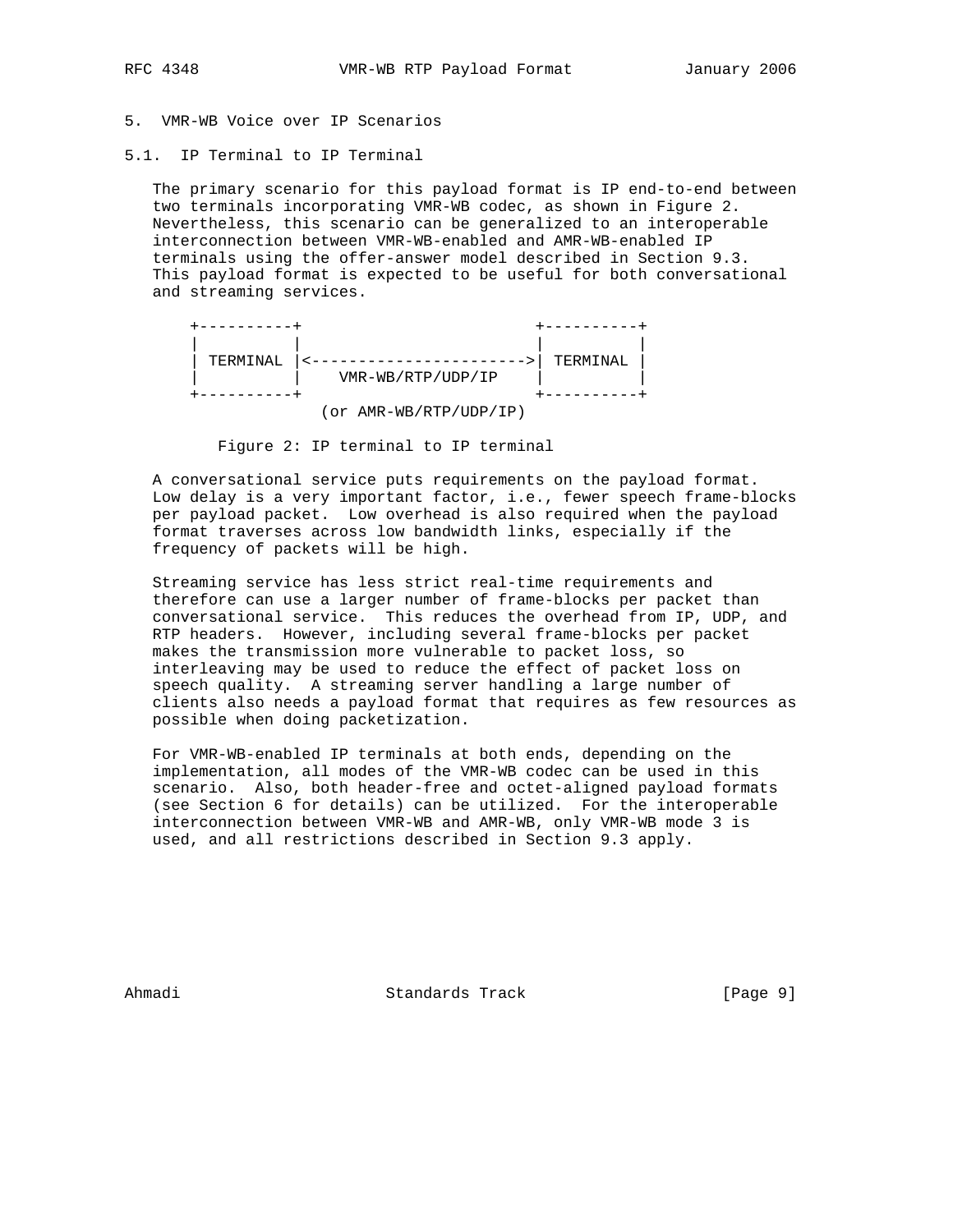# 5.2. GW to IP Terminal

 Another scenario occurs when VMR-WB-encoded speech will be transmitted from a non-IP system (e.g., 3GPP2/CDMA2000 network) to an IP terminal, and/or vice versa, as depicted in Figure 3.



Figure 3: GW to VoIP terminal scenario

 VMR-WB's capability to switch seamlessly between operational modes is exploited in CDMA (non-IP) networks to optimize speech quality for a given traffic condition. To preserve this functionality in scenarios including a gateway to an IP network using the octet-aligned payload format, a codec mode request (CMR) field is considered. The gateway will be responsible for forwarding the CMR between the non-IP and IP parts in both directions. The IP terminal SHOULD follow the CMR forwarded by the gateway to optimize speech quality going to the non-IP decoder. The mode control algorithm in the gateway SHOULD accommodate the delay imposed by the IP network on the response to CMR by the IP terminal.

 The IP terminal SHOULD NOT set the CMR (see Section 6.3.2), but the gateway can set the CMR value on frames going toward the encoder in the non-IP part to optimize speech quality from that encoder to the gateway and to perform congestion control on the IP network.

5.3. GW to GW (between VMR-WB- and AMR-WB-Enabled Terminals)

 A third likely scenario is that RTP/UDP/IP is used as transport between two non-IP systems, i.e., IP is originated and terminated in gateways on both sides of the IP transport, as illustrated in Figure 4. This is the most likely scenario for an interoperable interconnection between 3GPP/(GSM-WCDMA)/AMR-WB and 3GPP2/CDMA2000/VMR-WB-enabled mobile stations. In this scenario, the VMR-WB-enabled terminal also declares itself capable of AMR-WB with restricted mode set as described in Section 9.3. The CMR value may be set in packets received by the gateways on the IP network side. The gateway should forward to the non-IP side a CMR value that is the

Ahmadi Standards Track [Page 10]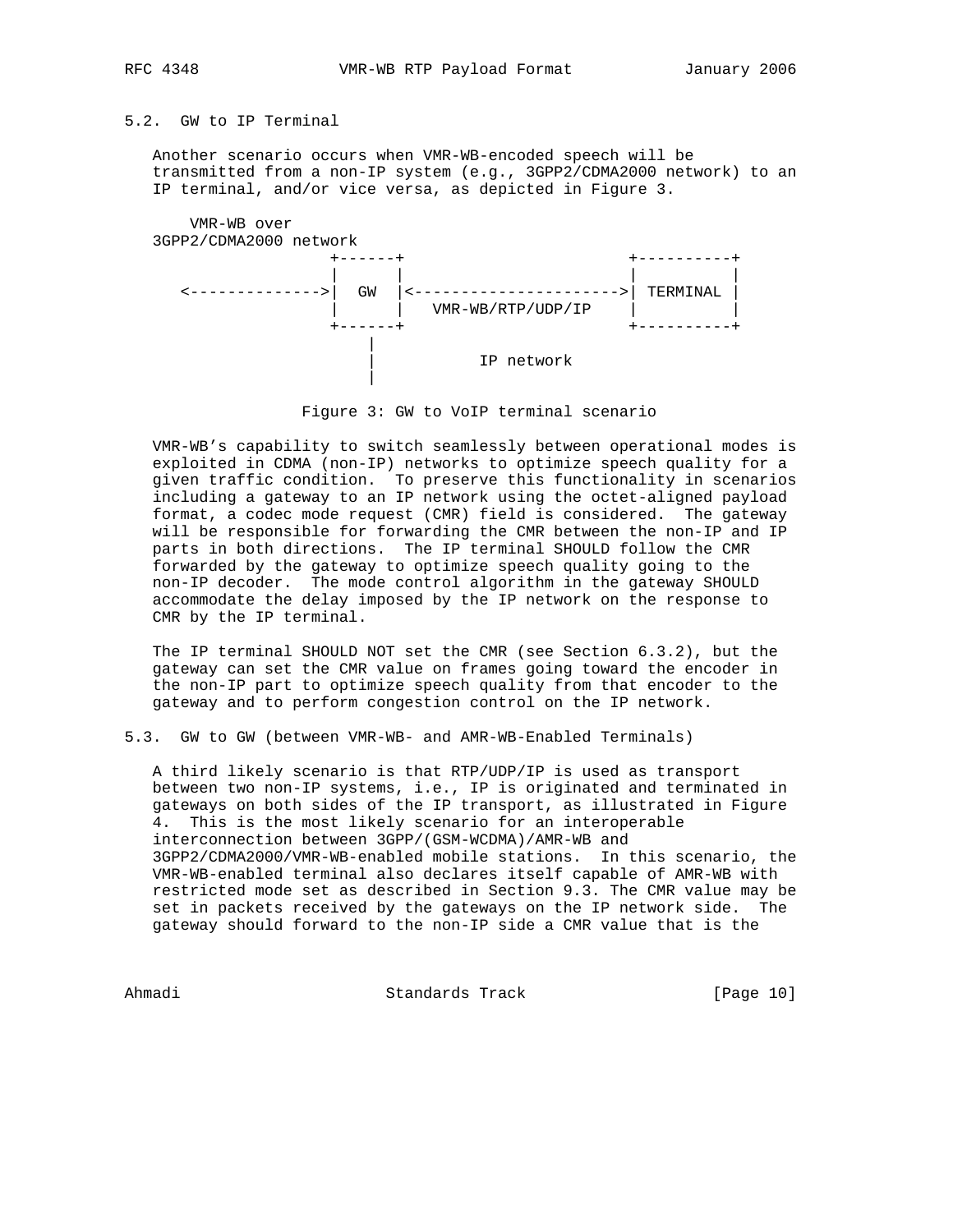minimum of three values: (1) the CMR value it receives on the IP side; (2) a CMR value it may choose for congestion control of transmission on the IP side; and (3) the CMR value based on its estimate of reception quality on the non-IP side. The details of the traffic control algorithm are left to the implementation.

| VMR-WB over            | AMR-WB over              |
|------------------------|--------------------------|
| 3GPP2/CDMA2000 network | 3GPP/(GSM-WCDMA) network |



 Figure 4: GW to GW scenario (AMR-WB <-> VMR-WB interoperable interconnection)

 During and upon initiation of an interoperable interconnection between VMR-WB and AMR-WB, only VMR-WB mode 3 can be used. There are three Frame Types (i.e., FT=0, 1, or 2; see Table 3) within this mode that are compatible with AMR-WB codec modes 0, 1, and 2, respectively. If the AMR-WB codec is engaged in an interoperable interconnection with VMR-WB, the active AMR-WB codec mode set needs to be limited to 0, 1, and 2.

5.4. GW to GW (between Two VMR-WB-Enabled Terminals)

 The fourth example VoIP scenario is composed of a RTP/UDP/IP transport between two non-IP systems; i.e., IP is originated and terminated in gateways on both sides of the IP transport, as illustrated in Figure 5. This is the most likely scenario for Mobile-Station-to-Mobile-Station (MS-to-MS) Transcoder-Free (TrFO) interconnection between two 3GPP2/CDMA2000 terminals that both use VMR-WB codec.

Ahmadi Standards Track [Page 11]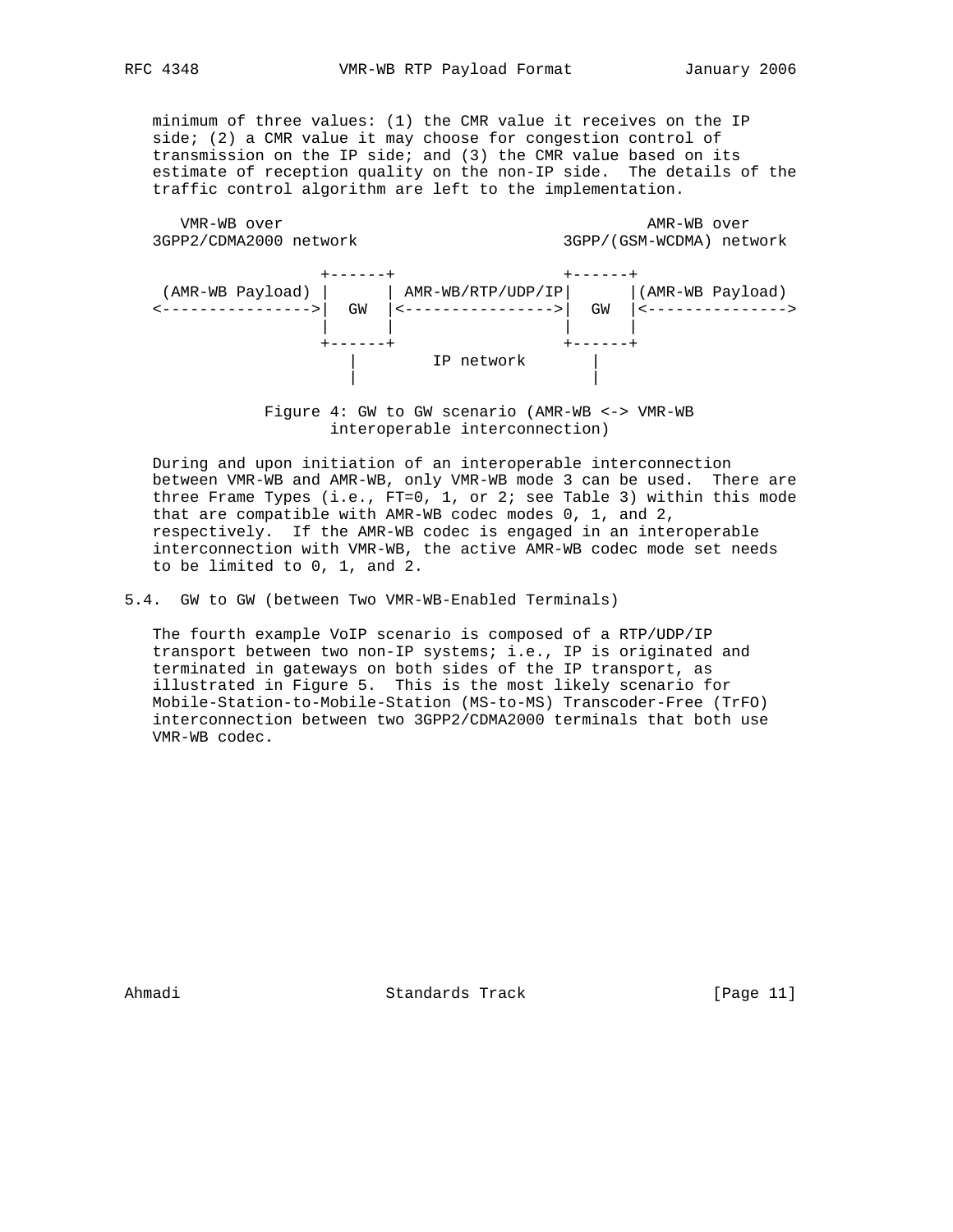



#### 6. VMR-WB RTP Payload Formats

 For a given session, the payload format can be either header free or octet aligned, depending on the mode of operation that is established for the session via out-of-band means and the application.

 The header-free payload format is designed for maximum bandwidth efficiency, simplicity, and low latency. Only one codec data frame can be sent in each header-free payload format packet. None of the payload header fields or table of contents (ToC) entries is present (the same consideration is also made in [11]).

 In the octet-aligned payload format, all the fields in a payload, including payload header, table of contents entries, and speech frames themselves, are individually aligned to octet boundaries to make implementations efficient.

 Note that octet alignment of a field or payload means that the last octet is padded with zeroes in the least significant bits to fill the octet. Also note that this padding is separate from padding indicated by the P bit in the RTP header.

 Between the two payload formats, only the octet-aligned format has the capability to use the interleaving to make the speech transport robust to packet loss.

 The VMR-WB octet-aligned payload format in the interoperable mode is identical to that of AMR-WB (i.e., RFC 3267).

Ahmadi Standards Track [Page 12]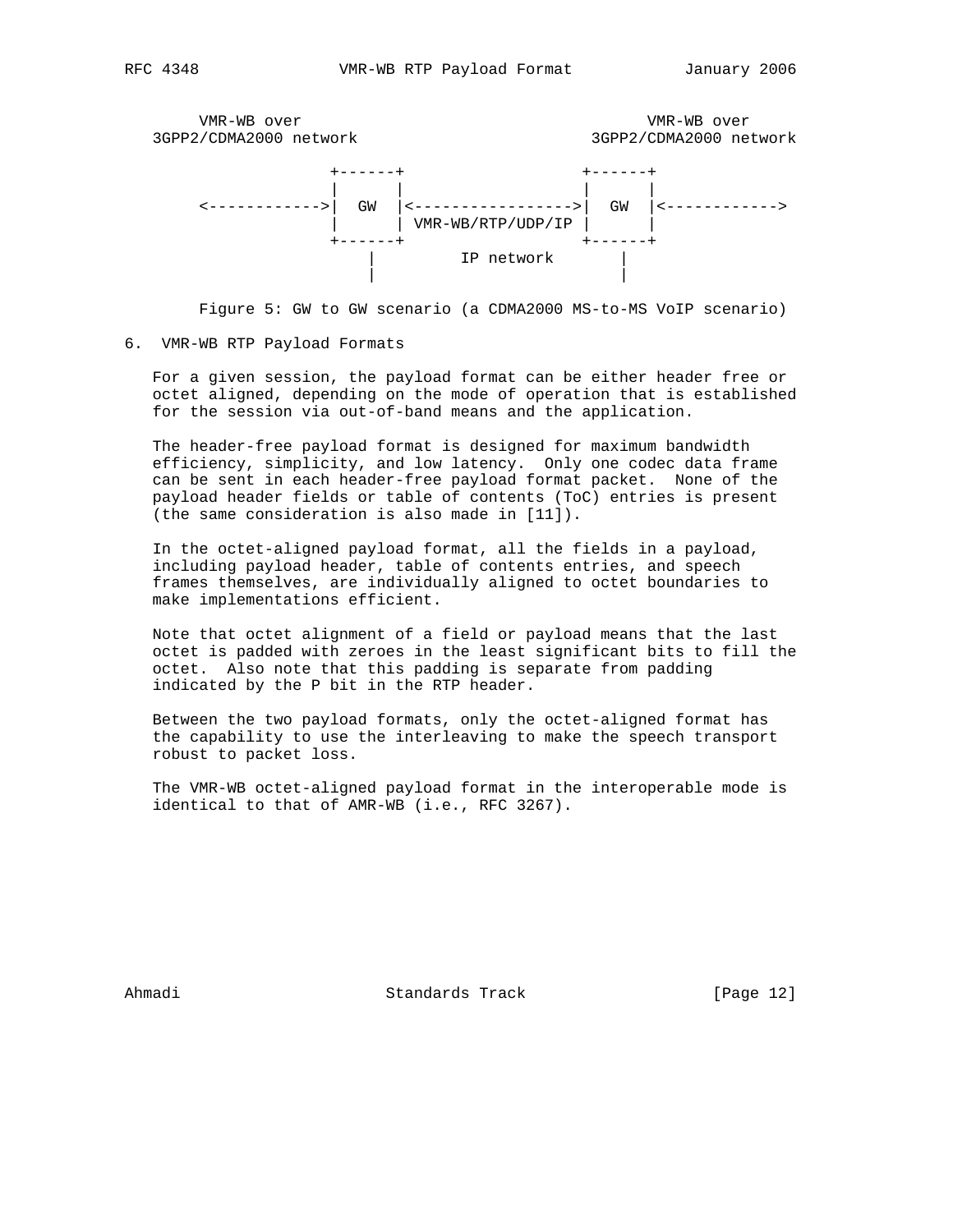# 6.1. RTP Header Usage

 The format of the RTP header is specified in [3]. This payload format uses the fields of the header in a manner consistent with that specification.

 The RTP timestamp corresponds to the sampling instant of the first sample encoded for the first frame-block in the packet. The timestamp clock frequency is the same as the default sampling frequency (i.e., 16 kHz), so the timestamp unit is in samples.

 The duration of one speech frame-block is 20 ms for VMR-WB. For normal wideband operation of VMR-WB, the input/output media sampling frequency is 16 kHz, corresponding to 320 samples per frame from each channel. Thus, the timestamp is increased by 320 for VMR-WB for each consecutive frame-block.

 The VMR-WB codec is capable of processing speech/audio signals sampled at 8 kHz. By default, the VMR-WB decoder output sampling frequency is 16 kHz. Depending on the application, the decoder can be configured to generate 8-kHz output sampling frequency, as well. Since the VMR-WB RTP payload formats for the 8- and 16-kHz sampled media are identical and the VMR-WB decoder does not need a priori knowledge about the encoder input sampling frequency, a fixed RTP clock rate of 16000 Hz is defined for VMR-WB codec. This would allow injection or processing of 8-kHz sampled speech/audio media without having to change the RTP clock rate during a session. Note that the timestamp is incremented by 320 per frame-block for 8-kHz sampled media, as well.

 A packet may contain multiple frame-blocks of encoded speech or comfort noise parameters. If interleaving is employed, the frame blocks encapsulated into a payload are picked according to the interleaving rules defined in Section 6.3.2. Otherwise, each packet covers a period of one or more contiguous 20-ms frame-block intervals. In case the data from all the channels for a particular frame-block in the period is missing (for example, at a gateway from some other transport format), it is possible to indicate that no data is present for that frame-block instead of breaking a multi-frame block packet into two, as explained in Section 6.3.2.

 No matter which payload format is used, the RTP payload is always made an integral number of octets long by padding with zero bits if necessary. If additional padding is required to bring the payload length to a larger multiple of octets or for some other purpose, then the P bit in the RTP header MAY be set, and padding appended, as specified in [3].

Ahmadi Standards Track [Page 13]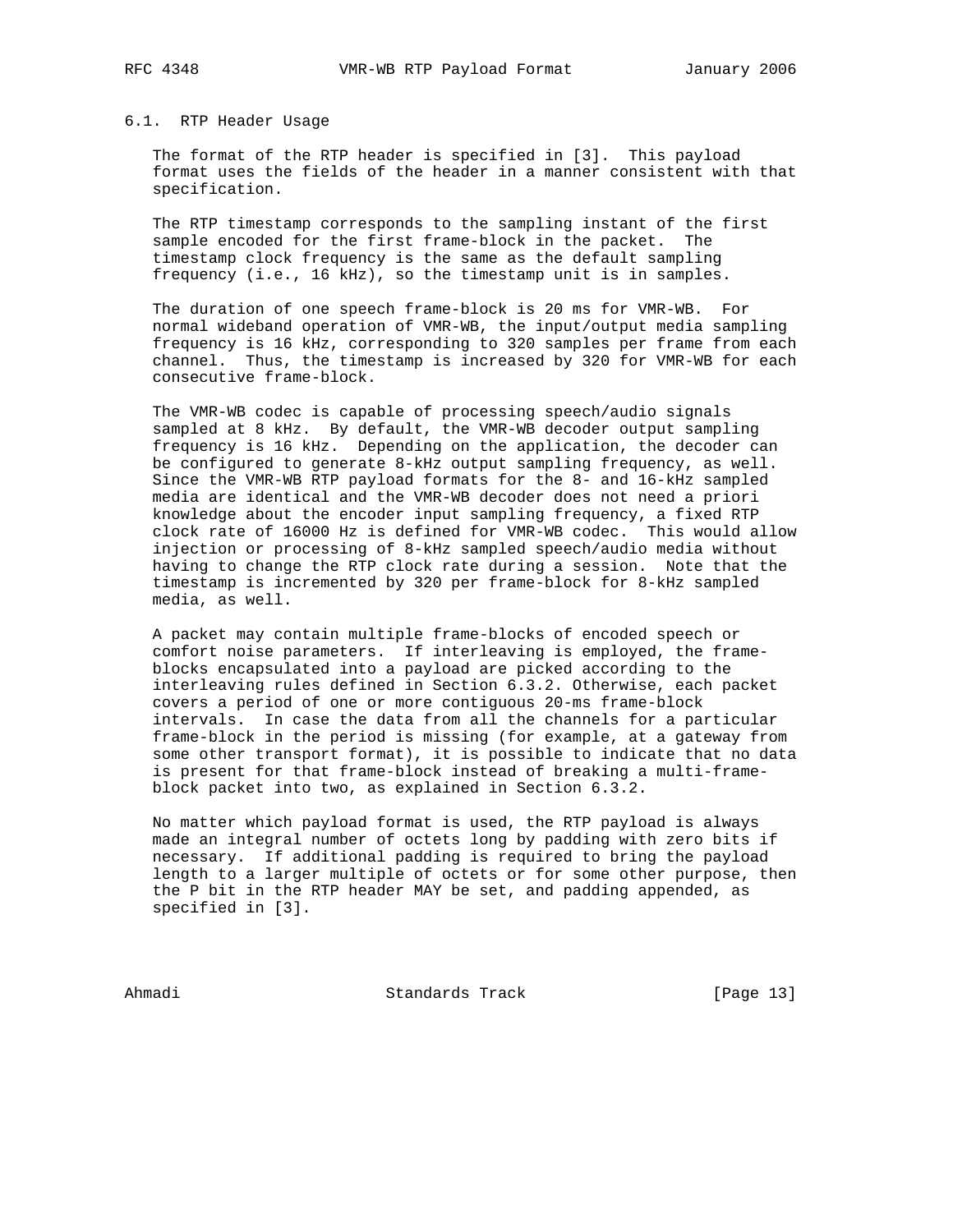The RTP header marker bit (M) SHALL be always set to 0 if the VMR-WB codec operates in continuous transmission. When operating in discontinuous transmission (DTX), the RTP header marker bit SHALL be set to 1 if the first frame-block carried in the packet contains a speech frame, which is the first in a talkspurt. For all other packets, the marker bit SHALL be set to zero (M=0).

 The assignment of an RTP payload type for this payload format is outside the scope of this document and will not be specified here. It is expected that the RTP profile under which this payload format is being used will assign a payload type for this encoding or specify that the payload type is to be bound dynamically (see Section 9).

#### 6.2. Header-Free Payload Format

 The header-free payload format is designed for maximum bandwidth efficiency, simplicity, and minimum delay. Only one speech data frame presents in each header-free payload format packet. None of the payload header fields or ToC entries is present. The encoding rate for the speech frame can be determined from the length of the speech data frame, since there is only one speech data frame in each header-free payload format.

 The use of the RTP header fields for header-free payload format is the same as the corresponding one for the octet-aligned payload format. The detailed bit mapping of speech data packets permissible for this payload format is described in Section 8 of [1]. Since the header-free payload format is not compatible with AMR-WB RTP payload, only non-interoperable modes of VMR-WB SHALL be used with this payload format. That is, FT=0, 1, 2, and 9 SHALL NOT be used with header-free payload format.

| 0 1 2 3 4 5 6 7 8 9 0 1 2 3 4 5 6 7 8 9 0 1 2 3 4 5 6 7 8 9 0 1 |  |
|-----------------------------------------------------------------|--|
|                                                                 |  |
| RTP Header [3]                                                  |  |
|                                                                 |  |
|                                                                 |  |
| ONLY one speech data frame                                      |  |
|                                                                 |  |
|                                                                 |  |

 Note that the mode of operation, using this payload format, is decided by the transmitting (encoder) site. The default mode of operation for VMR-WB encoder is mode 0 [1]. The mode change request MAY also be sent through non-RTP means, which is out of the scope of this specification.

Ahmadi Standards Track [Page 14]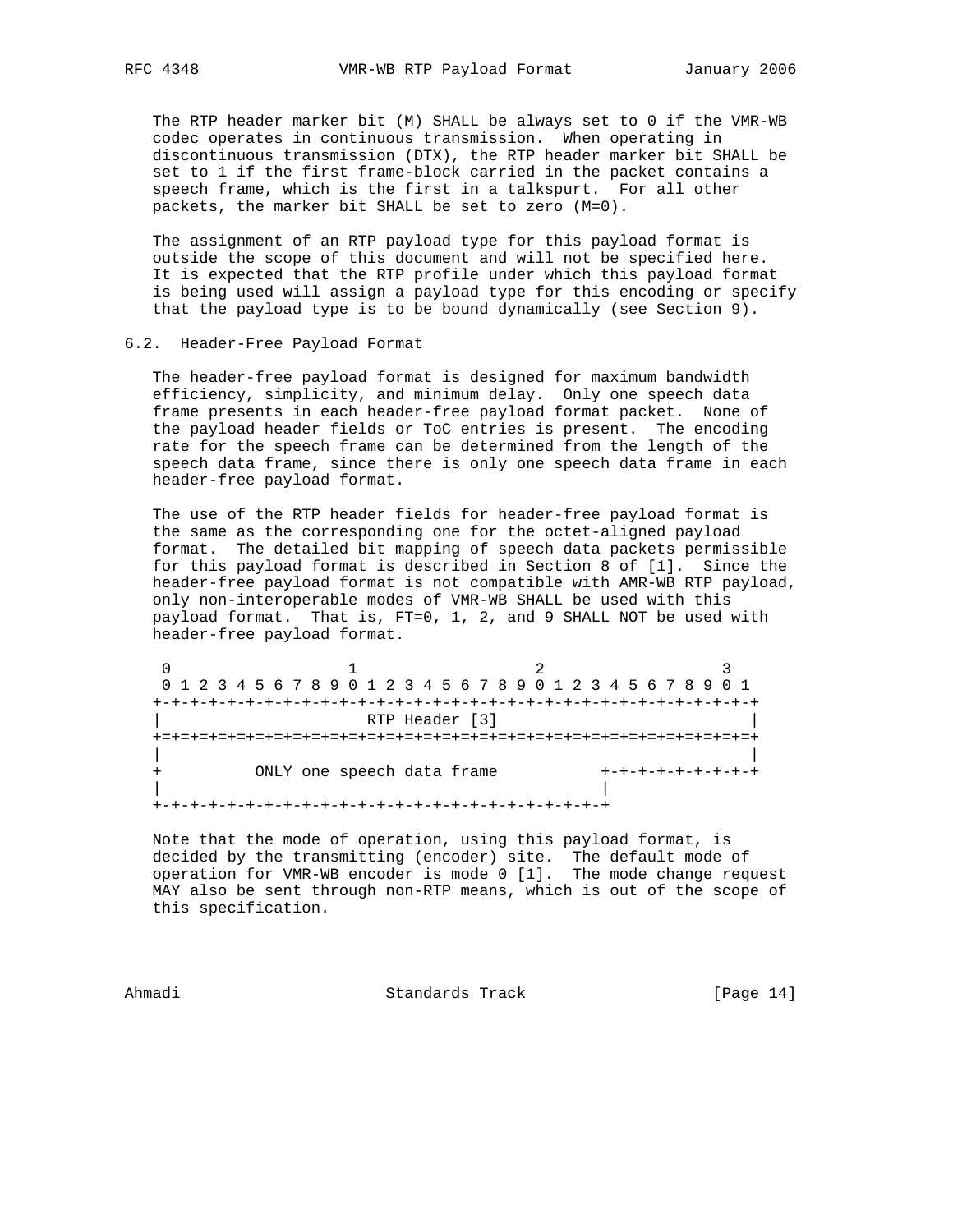### 6.3. Octet-Aligned Payload Format

6.3.1. Payload Structure

 The complete payload consists of a payload header, a payload table of contents, and speech data representing one or more speech frame blocks. The following diagram shows the general payload format layout:

 +----------------+-------------------+---------------- | Payload header | Table of contents | Speech data ... +----------------+-------------------+----------------

### 6.3.2. The Payload Header

 In octet-aligned payload format, the payload header consists of a 4-bit CMR, 4 reserved bits, and, optionally, an 8-bit interleaving header, as shown below.

 0 1 0 1 2 3 4 5 6 7 8 9 0 1 2 3 4 5  $+ - + - + - + - + - + - + - + - - - - -$  | CMR |R|R|R|R| ILL | ILP | +-+-+-+-+-+-+-+-+- - - - - - - -

 CMR (4 bits): This indicates a codec mode request sent to the speech encoder at the site of the receiver of this payload. CMR value 15 indicates that no mode request is present, and other unused values are reserved for future use.

The value of the CMR field is set according to the following table:

 +-------+----------------------------------------------------------+ | CMR | VMR-WB Operating Modes +-------+----------------------------------------------------------+ 0 | VMR-WB mode 3 (AMR-WB interoperable mode at 6.60 kbps) 1 | VMR-WB mode 3 (AMR-WB interoperable mode at 8.85 kbps) | 2 | VMR-WB mode 3 (AMR-WB interoperable mode at 12.65 kbps) | | 3 | VMR-WB mode 2 | | 4 | VMR-WB mode 1 | | 5 | VMR-WB mode 0 | | 6 | VMR-WB mode 2 with maximum half-rate encoding | | 7-14 | (reserved) | 15 | No Preference (no mode request is present) +-------+----------------------------------------------------------+

 Table 2: List of valid CMR values and their associated VMR-WB operating modes

Ahmadi Standards Track [Page 15]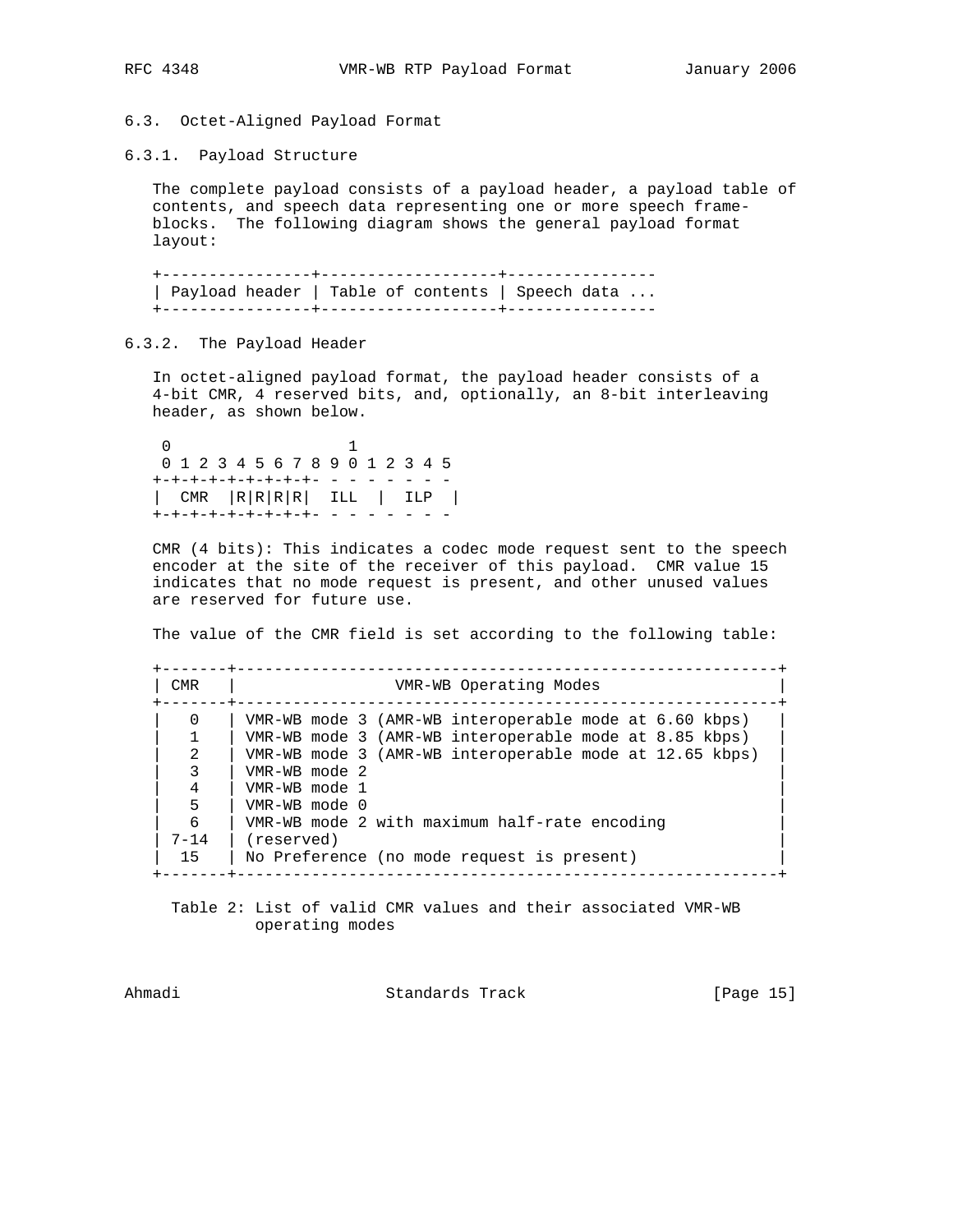R: This is a reserved bit that MUST be set to zero. The receiver MUST ignore all R bits.

 ILL (4 bits, unsigned integer): This is an OPTIONAL field that is present only if interleaving is signaled out-of-band for the session. ILL=L indicates to the receiver that the interleaving length is L+1, in number of frame-blocks.

 ILP (4 bits, unsigned integer): This is an OPTIONAL field that is present only if interleaving is signaled. ILP MUST take a value between 0 and ILL, inclusive, indicating the interleaving index for frame-blocks in this payload in the interleave group. If the value of ILP is found greater than ILL, the payload SHOULD be discarded.

 ILL and ILP fields MUST be present in each packet in a session if interleaving is signaled for the session.

 The mode request received in the CMR field is valid until the next CMR is received, i.e., until a newly received CMR value overrides the previous one. Therefore, if a terminal continuously wishes to receive frames in the same mode,  $x$ , it needs to set CMR= $x$  for all its outbound payloads, and if a terminal has no preference in which mode to receive, it SHOULD set CMR=15 in all its outbound payloads.

 If a payload is received with a CMR value that is not valid, the CMR MUST be ignored by the receiver.

 In a multi-channel session, CMR SHOULD be interpreted by the receiver of the payload as the desired encoding mode for all the channels in the session, if the network allows.

 There are two factors that affect the VMR-WB mode selection: (i) the performance of any CDMA link connected via a gateway (e.g., in a GW to IP terminal scenario), and (ii) the congestion state of an IP network. The CDMA link performance is signaled via the CMR field, which is not used by IP-only end-points. The IP network state is monitored using, for example, RTCP. A sender needs to select the operating mode to satisfy both these constraints (see Section 7).

 The encoder SHOULD follow a received mode request, but MAY change to a different mode if the network necessitates it, for example, to control congestion.

 The CMR field MUST be set to 15 for packets sent to a multicast group. The encoder in the speech sender SHOULD ignore mode requests when sending speech to a multicast session but MAY use RTCP feedback information as a hint that a mode change is needed.

Ahmadi Standards Track [Page 16]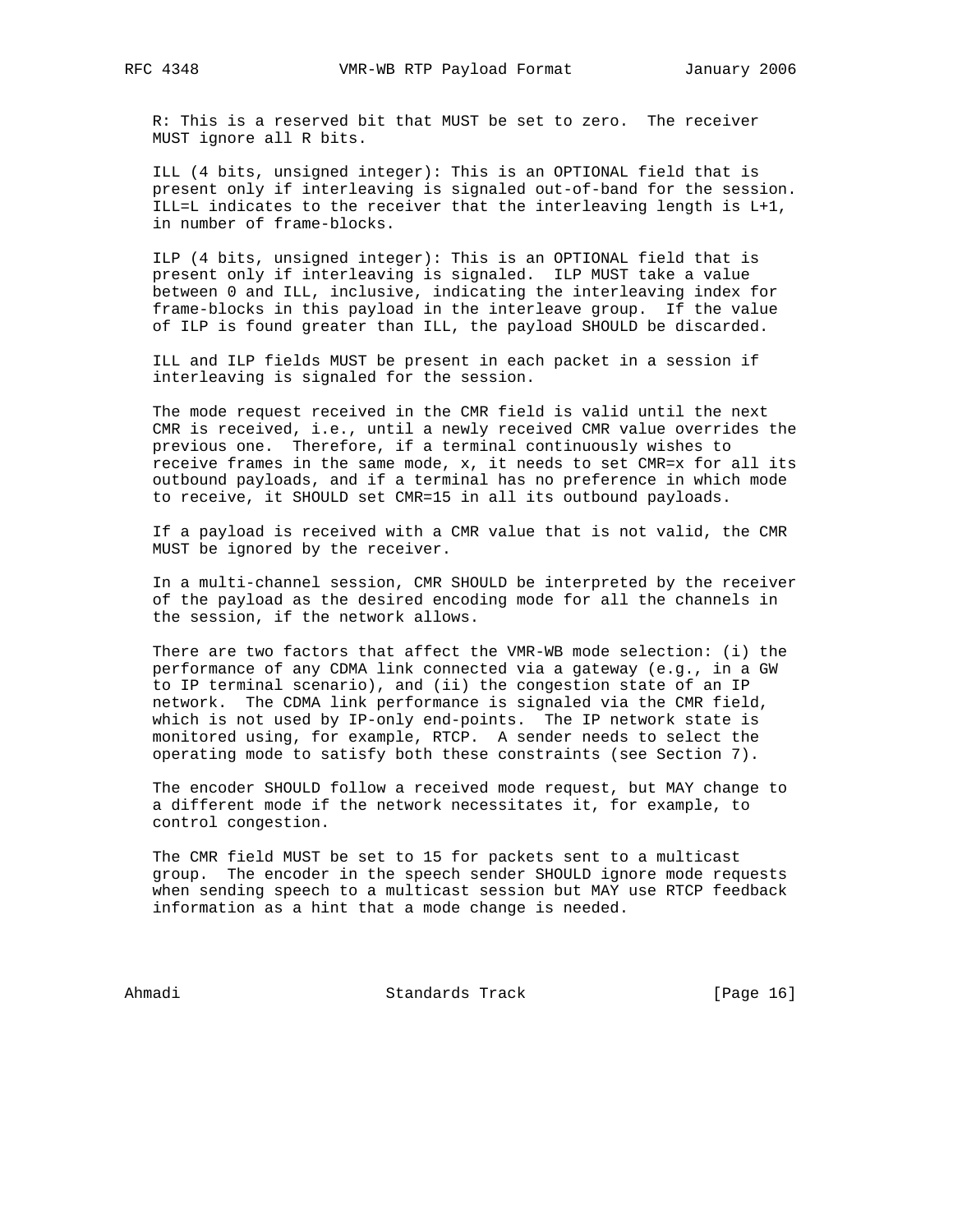If interleaving option is utilized, interleaving MUST be performed on a frame-block basis, as opposed to a frame basis, in a multi-channel session.

 The following example illustrates the arrangement of speech frame blocks in an interleave group during an interleave session. Here we assume ILL=L for the interleave group that starts at speech frame block n. We also assume that the first payload packet of the interleave group is s and the number of speech frame-blocks carried in each payload is N. Then we will have

```
 Payload s (the first packet of this interleave group):
ILL=L, ILP=0,
```
Carry frame-blocks:  $n, n+(L+1), n+2*(L+1), \ldots, n+(N-1)*(L+1)$ 

 Payload s+1 (the second packet of this interleave group): ILL=L, ILP=1, Carry frame-blocks: n+1, n+1+(L+1), n+1+2\*(L+1),..., n+1+  $(N-1)*(L+1)$ 

...

 Payload s+L (the last packet of this interleave group): ILL=L, ILP=L, Carry frame-blocks:  $n+L$ ,  $n+L+(L+1)$ ,  $n+L+2*(L+1)$ , ...,  $n+L+$  $(N-1)*(L+1)$ 

The next interleave group will start at frame-block  $n+N*(L+1)$ . There will be no interleaving effect unless the number of frame-blocks per packet (N) is at least 2. Moreover, the number of frame-blocks per payload (N) and the value of ILL MUST NOT be changed inside an interleave group. In other words, all payloads in an interleave group MUST have the same ILL and MUST contain the same number of speech frame-blocks.

 The sender of the payload MUST only apply interleaving if the receiver has signaled its use through out-of-band means. Since interleaving will increase buffering requirements at the receiver, the receiver uses MIME parameter "interleaving=I" to set the maximum number of frame-blocks allowed in an interleaving group to I.

 When performing interleaving, the sender MUST use a proper number of frame-blocks per payload (N) and ILL so that the resulting size of an interleave group is less than or equal to I, i.e.,  $N^*(L+1) \leq I$ .

 The following example shows the ToC of three consecutive packets, each carrying 3 frame-blocks, in an interleaved two-channel session.

Ahmadi Standards Track [Page 17]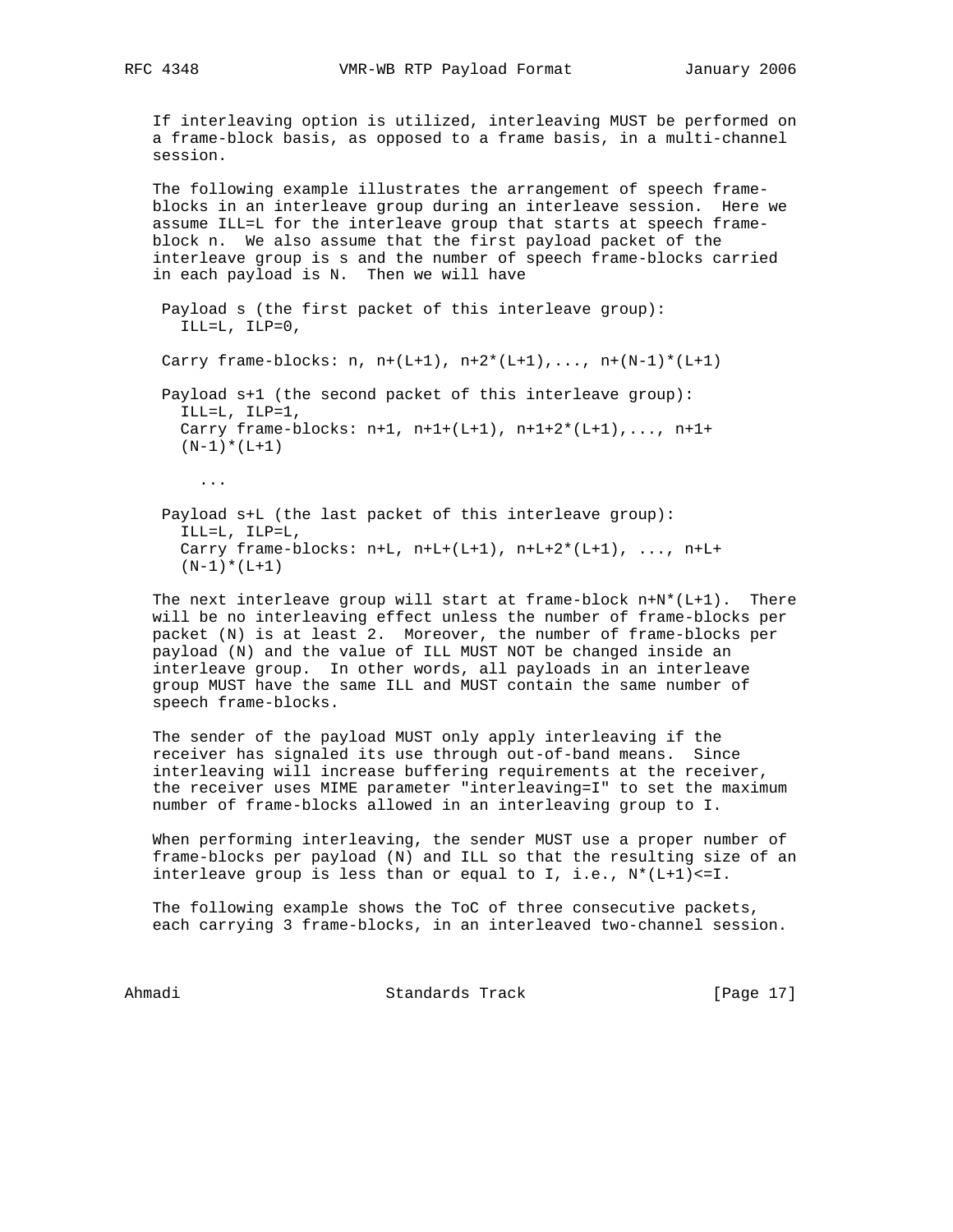Here, the two channels are left  $(L)$  and right  $(R)$ , with  $L$  coming before R, and the interleaving length is 3 (i.e., ILL=2). This makes the interleave group 9 frame-blocks large. Packet #1 --------- ILL= $2$ , ILP= $0$ : +----+----+----+----+----+----+ | 1L | 1R | 4L | 4R | 7L | 7R | +----+----+----+----+----+----+ |<------->|<------->|<------->| Frame Frame Frame Block 1 Block 4 Block 7 Packet #2 --------- ILL=2, ILP=1: +----+----+----+----+----+----+ | 2L | 2R | 5L | 5R | 8L | 8R | +----+----+----+----+----+----+ |<------->|<------->|<------->| Frame Frame Frame Block 2 Block 5 Block 8 Packet #3 ---------  $ILL=2$ ,  $ILP=2$ : +----+----+----+----+----+----+ | 3L | 3R | 6L | 6R | 9L | 9R | +----+----+----+----+----+----+ |<------->|<------->|<------->| Frame Frame Frame Block 3 Block 6 Block 9

6.3.3. The Payload Table of Contents

 The table of contents (ToC) in octet-aligned payload format consists of a list of ToC entries where each entry corresponds to a speech frame carried in the payload, i.e., when interleaving is used, the frame-blocks in the ToC will almost never be placed consecutive in time. Instead, the presence and order of the frame-blocks in a packet will follow the pattern described in 6.3.2.

Ahmadi Standards Track [Page 18]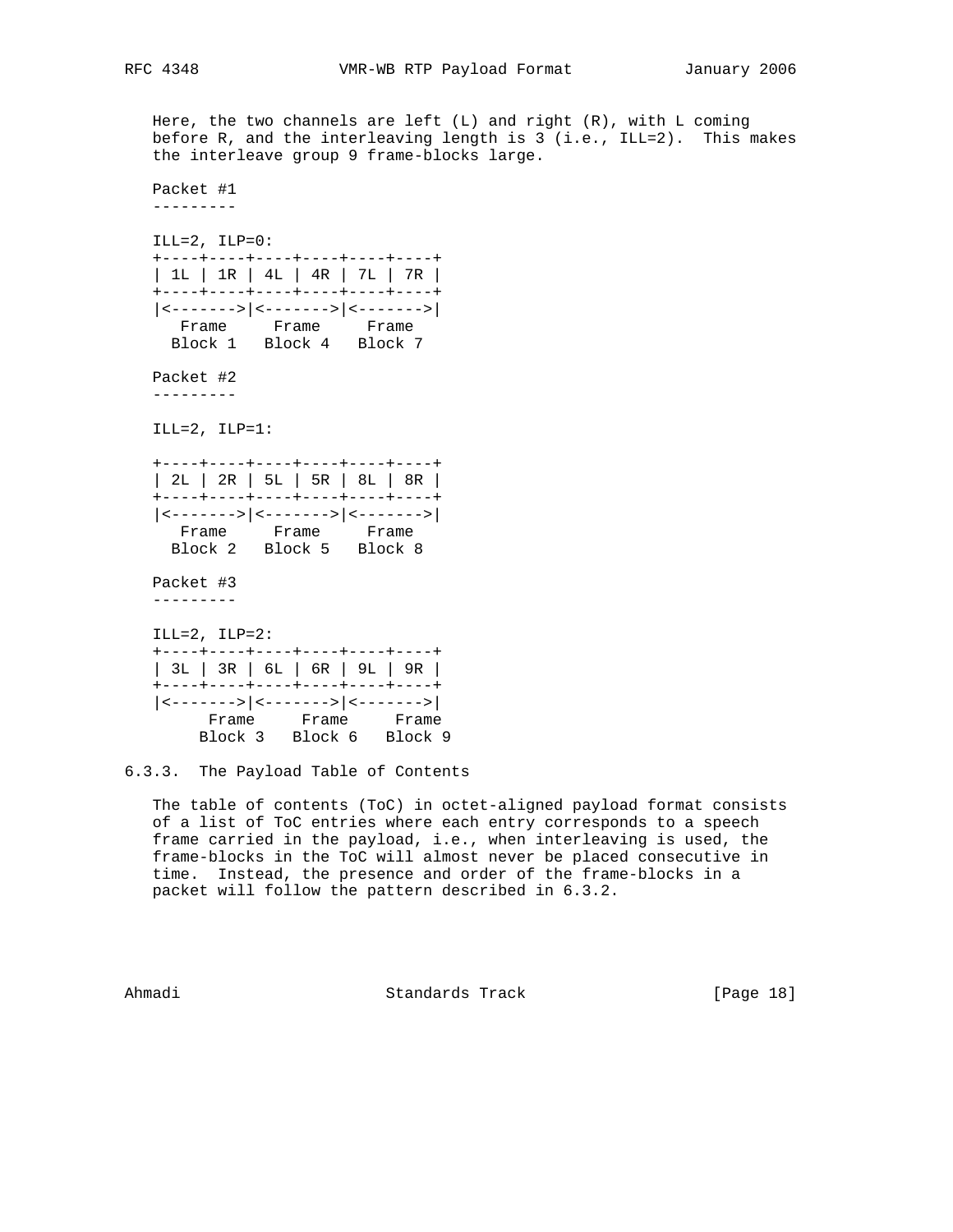+---------------------+ | list of ToC entries | +---------------------+

A ToC entry for the octet-aligned payload format is as follows:

 0 1 2 3 4 5 6 7 +-+-+-+-+-+-+-+-+  $|F|$  FT  $|Q|P|P|$ +-+-+-+-+-+-+-+-+

 The table of contents (ToC) consists of a list of ToC entries, each representing a speech frame.

- F (1 bit): If set to 1, indicates that this frame is followed by another speech frame in this payload; if set to 0, indicates that this frame is the last frame in this payload.
- FT (4 bits): Frame type index whose value is chosen according to Table 3.

 During the interoperable mode, FT=14 (SPEECH\_LOST) and FT=15 (NO\_DATA) are used to indicate frames that are either lost or not being transmitted in this payload, respectively. FT=14 or 15 MAY be used in the non interoperable modes to indicate frame erasure or blank frame, respectively (see Section 2.1 of [1]).

 If a payload with an invalid FT value is received, the payload MUST be discarded. Note that for ToC entries with FT=14 or 15, there will be no corresponding speech frame in the payload.

 Depending on the application and the mode of operation of VMR-WB, any combination of the permissible frame types (FT) shown in Table 3 MAY be used.

- Q (1 bit): Frame quality indicator. If set to 0, indicates that the corresponding frame is corrupted. During the interoperable mode, the receiver side (with AMR-WB codec) should set the RX\_TYPE to either SPEECH\_BAD or SID\_BAD depending on the frame type (FT), if Q=0. The VMR-WB encoder always sets Q bit to 1. The VMR-WB decoder may ignore the Q bit.
- P bits: Padding bits MUST be set to zero and MUST be ignored by a receiver.

Ahmadi Standards Track [Page 19]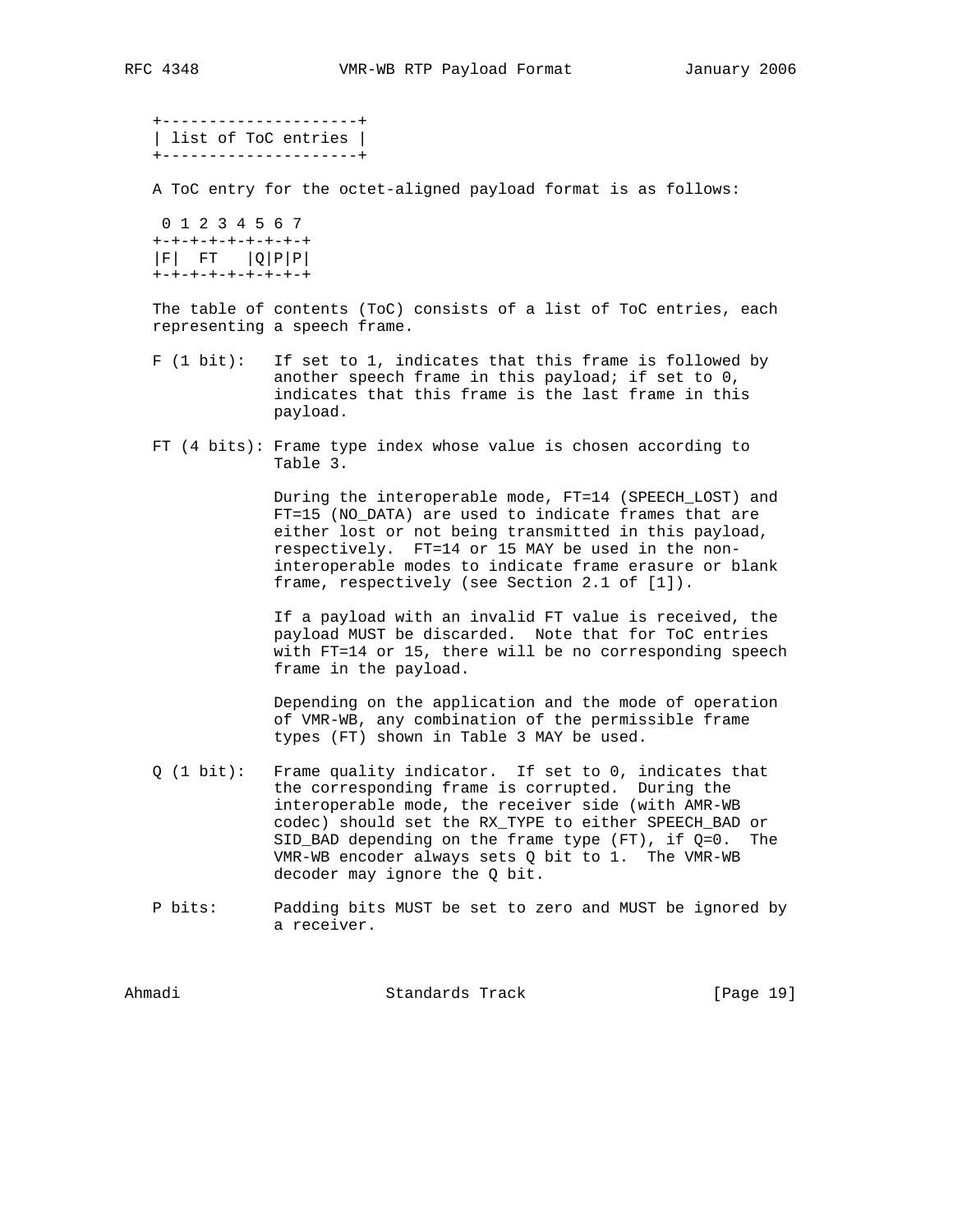| FT.          | Encoding Rate                               | Frame Size (Bits) |  |
|--------------|---------------------------------------------|-------------------|--|
| 0            | Interoperable Full-Rate (AMR-WB 6.60 kbps)  | 132               |  |
| 1            | Interoperable Full-Rate (AMR-WB 8.85 kbps)  | 177               |  |
| 2            | Interoperable Full-Rate (AMR-WB 12.65 kbps) | 253               |  |
| 3            | Full-Rate 13.3 kbps                         | 266               |  |
| 4            | Half-Rate 6.2 kbps                          | 124               |  |
| 5            | Quarter-Rate 2.7 kbps                       | 54                |  |
| 6            | Eighth-Rate 1.0 kbps                        | 20                |  |
| 7            | (reserved)                                  |                   |  |
| 8            | (reserved)                                  |                   |  |
| 9            | CNG (AMR-WB SID)                            | 40                |  |
| 10           | (reserved)                                  |                   |  |
| 11           | (reserved)                                  |                   |  |
| $12^{\circ}$ | (reserved)                                  |                   |  |
| 13           | (reserved)                                  |                   |  |
| 14           | Erasure (AMR-WB SPEECH LOST)                |                   |  |
| 15           | Blank (AMR-WB NO DATA)                      |                   |  |

Table 3: VMR-WB payload frame types for real-time transport

 For multi-channel sessions, the ToC entries of all frames from a frame-block are placed in the ToC in consecutive order. Therefore, with N channels and K speech frame-blocks in a packet, there MUST be N\*K entries in the ToC, and the first N entries will be from the first frame-block, the second N entries will be from the second frame-block, and so on.

### 6.3.4. Speech Data

 Speech data of a payload contains one or more speech frames as described in the ToC of the payload.

 Each speech frame represents 20 ms of speech encoded in one of the available encoding rates depending on the operation mode. The length of the speech frame is defined by the frame type in the FT field, with the following considerations:

- The last octet of each speech frame MUST be padded with zeroes at the end if not all bits in the octet are used. In other words, each speech frame MUST be octet-aligned.
- When multiple speech frames are present in the speech data, the speech frames MUST be arranged one whole frame after another.

Ahmadi Standards Track [Page 20]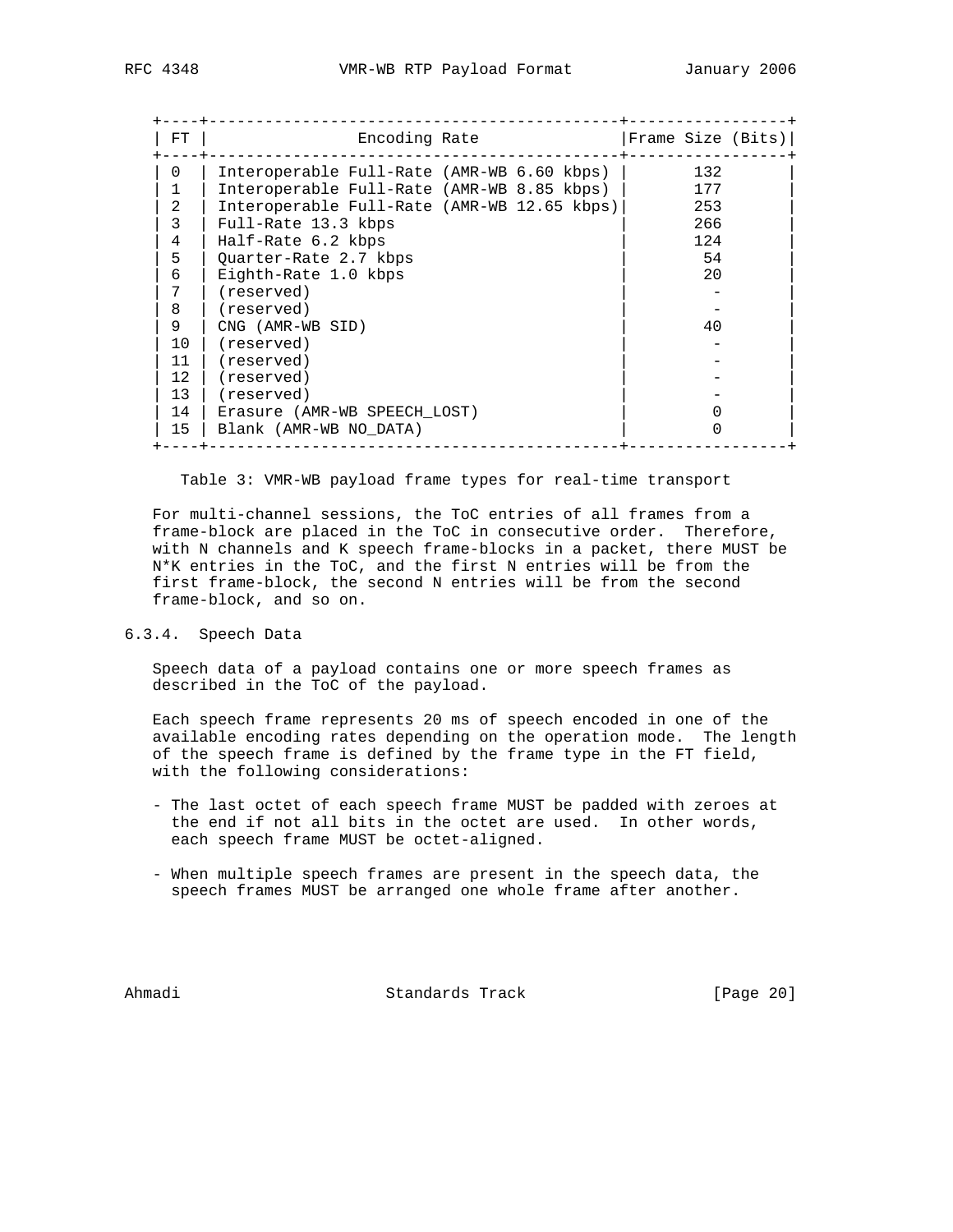The order and numbering notation of the speech data bits are as specified in the VMR-WB standard specification [1].

 The payload begins with the payload header of one octet, or two if frame interleaving is selected. The payload header is followed by the table of contents consisting of a list of one-octet ToC entries.

 The speech data follows the table of contents. For the purpose of packetization, all the octets comprising a speech frame are appended to the payload as a unit. The speech frames are packed in the same order as their corresponding ToC entries are arranged in the ToC list, with the exception that if a given frame has a ToC entry with FT=14 or 15, there will be no data octets present for that frame.

6.3.5. Payload Example: Basic Single Channel Payload Carrying Multiple Frames

 The following diagram shows an octet-aligned payload format from a single channel session that carries two VMR-WB Full-Rate frames (FT=3). In the payload, a codec mode request is sent (e.g., CMR=4), requesting that the encoder at the receiver's side use VMR-WB mode 1. No interleaving is used. Note that in the example below the last octet in both speech frames is padded with zeros to make them octet aligned.

0  $1$  2 3 0 1 2 3 4 5 6 7 8 9 0 1 2 3 4 5 6 7 8 9 0 1 2 3 4 5 6 7 8 9 0 1 +-+-+-+-+-+-+-+-+-+-+-+-+-+-+-+-+-+-+-+-+-+-+-+-+-+-+-+-+-+-+-+-+ | CMR=4 |R|R|R|R|1|FT#1=3 |Q|P|P|0|FT#2=3 |Q|P|P| f1(0..7) | +-+-+-+-+-+-+-+-+-+-+-+-+-+-+-+-+-+-+-+-+-+-+-+-+-+-+-+-+-+-+-+-+  $f1(8..15)$  |  $f1(16..23)$  | ... +-+-+-+-+-+-+-+-+-+-+-+-+-+-+-+-+-+-+-+-+-+-+-+-+-+-+-+-+-+-+-+-+ : ... : +-+-+-+-+-+-+-+-+-+-+-+-+-+-+-+-+-+-+-+-+-+-+-+-+-+-+-+-+-+-+-+-+ | r |P|P|P|P|P|P| f2(0..7) | f2(8..15) | f2(16..23) | +-+-+-+-+-+-+-+-+-+-+-+-+-+-+-+-+-+-+-+-+-+-+-+-+-+-+-+-+-+-+-+-+ : ... : +-+-+-+-+-+-+-+-+-+-+-+-+-+-+-+-+-+-+-+-+-+-+-+-+-+-+-+-+-+-+-+-+  $\ldots$  | 1 |P|P|P|P|P|P| +-+-+-+-+-+-+-+-+-+-+-+-+-+-+-+-+-+-+-+-+-+-+-+-+ r= f1(264,265)

l= f2(264,265)

Ahmadi Standards Track [Page 21]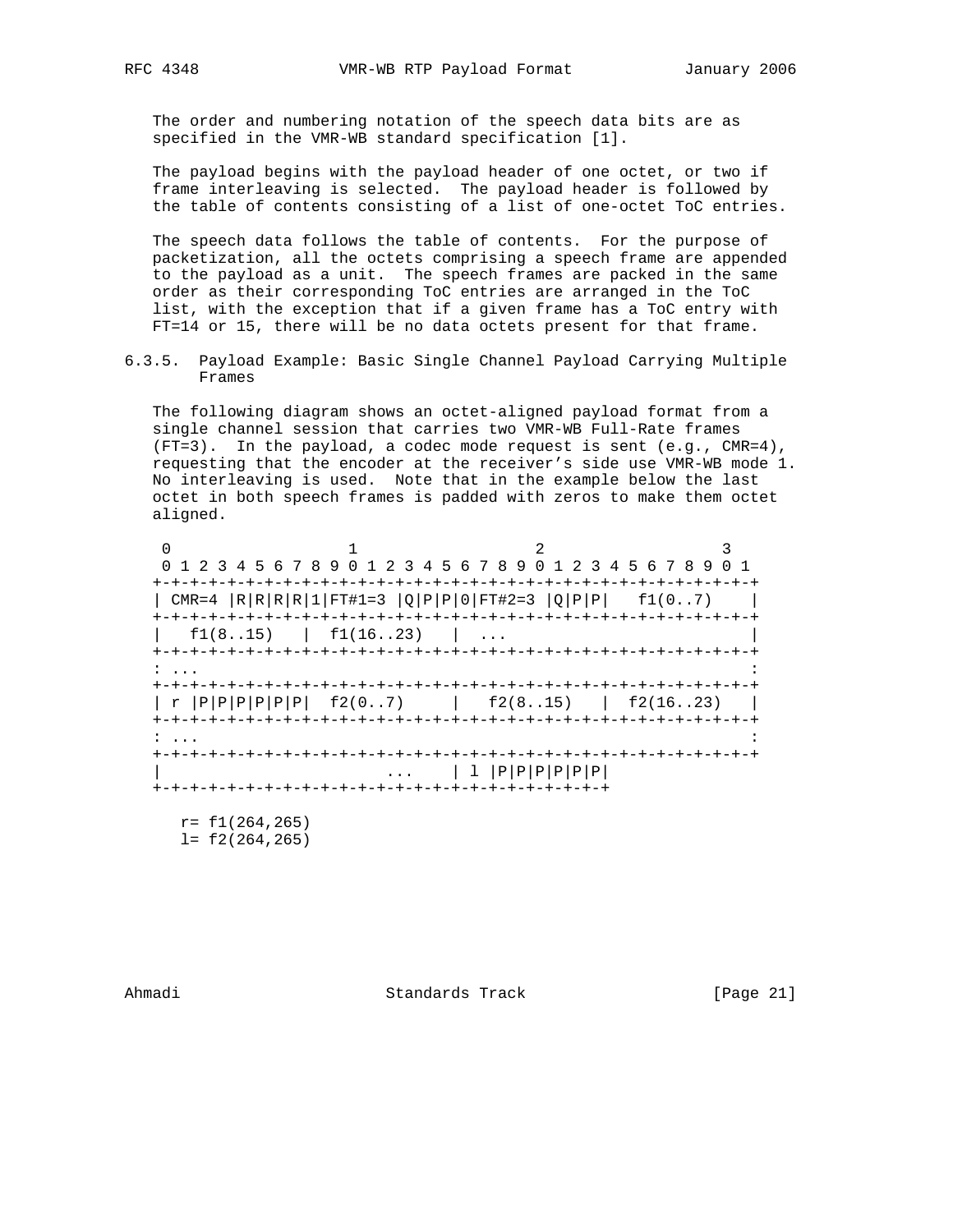# 6.4. Implementation Considerations

 An application implementing this payload format MUST understand all the payload parameters. Any mapping of the parameters to a signaling protocol MUST support all parameters. Therefore, an implementation of this payload format in an application using SDP is required to understand all the payload parameters in their SDP-mapped form. This requirement ensures that an implementation always can decide whether it is capable of communicating.

 To enable efficient interoperable interconnection with AMR-WB and to ensure that a VMR-WB terminal appropriately declares itself as a AMR-WB-capable terminal (see Section 9.3), it is also RECOMMENDED that a VMR-WB RTP payload implementation understand relevant AMR-WB signaling.

 To further ensure interoperability between various implementations of VMR-WB, implementations SHALL support both header-free and octet aligned payload formats. Support of interleaving is optional.

#### 6.4.1. Decoding Validation and Provision for Lost or Late Packets

 When processing a received payload packet, if the receiver finds that the calculated payload length, based on the information of the session and the values found in the payload header fields, does not match the size of the received packet, the receiver SHOULD discard the packet to avoid potential degradation of speech quality and to invoke the VMR-WB built-in frame error concealment mechanism. Therefore, invalid packets SHALL be treated as lost packets.

 Late packets (i.e., the unavailability of a packet when it is needed for decoding at the receiver) should be treated as lost packets. Furthermore, if the late packet is part of an interleave group, depending upon the availability of the other packets in that interleave group, decoding must be resumed from the next available frame (sequential order). In other words, the unavailability of a packet in an interleave group at a certain time should not invalidate the other packets within that interleave group that may arrive later.

Ahmadi Standards Track [Page 22]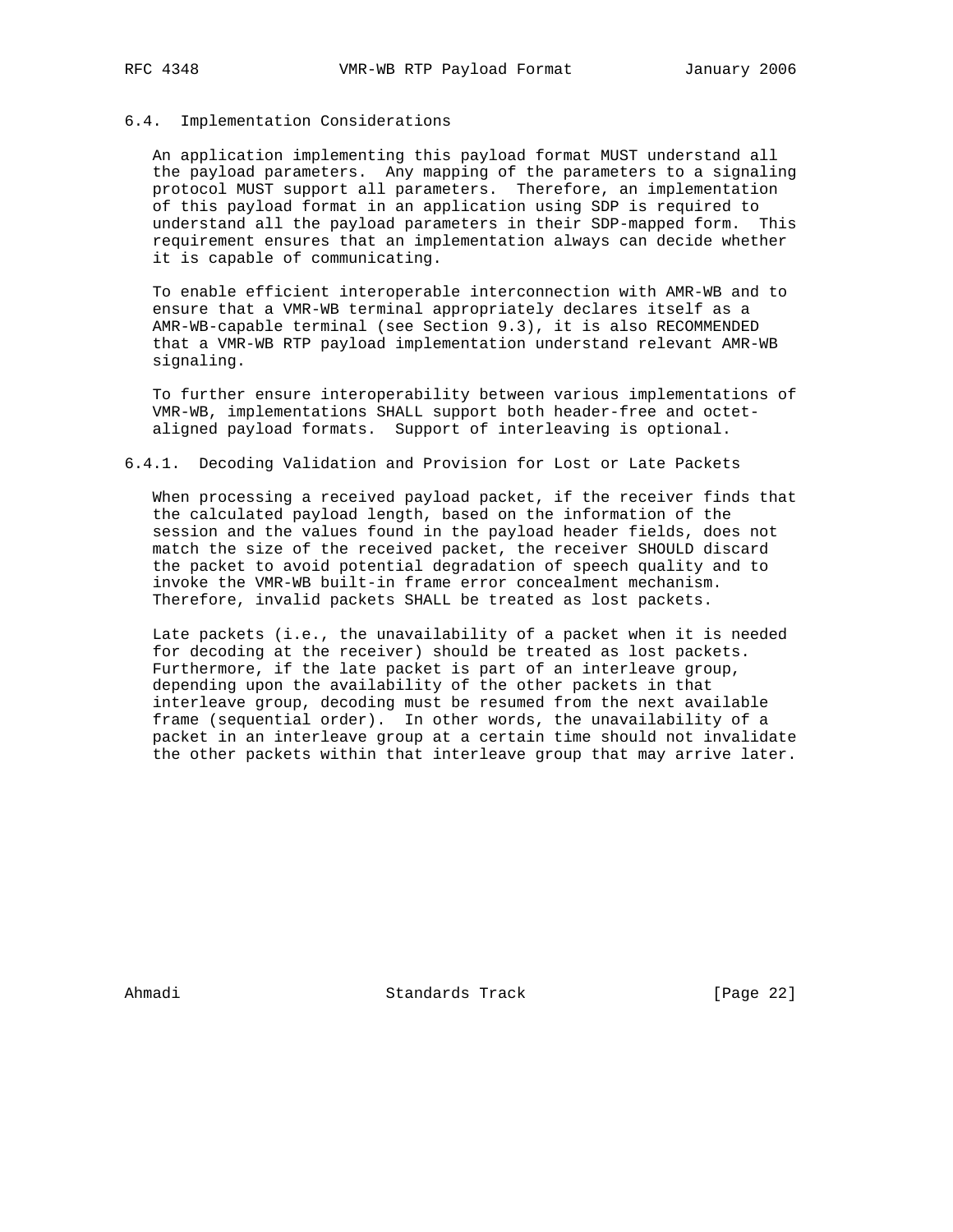#### 7. Congestion Control

 The general congestion control considerations for transporting RTP data apply to VMR-WB speech over RTP as well. However, the multimode capability of VMR-WB speech codec may provide an advantage over other payload formats for controlling congestion since the bandwidth demand can be adjusted by selecting a different operating mode.

 Another parameter that may impact the bandwidth demand for VMR-WB is the number of frame-blocks that are encapsulated in each RTP payload. Packing more frame-blocks in each RTP payload can reduce the number of packets sent and hence the overhead from RTP/UDP/IP headers, at the expense of increased delay.

 If forward error correction (FEC) is used to alleviate the packet loss, the amount of redundancy added by FEC will need to be regulated so that the use of FEC itself does not cause a congestion problem.

 Congestion control for RTP SHALL be used in accordance with RFC 3550 [3] and any applicable RTP profile, for example, RFC 3551 [6]. This means that congestion control is required for any transmission over unmanaged best-effort networks.

 Congestion on the IP network is managed by the IP sender. Feedback about congestion SHOULD be provided to that IP sender through RTCP or other means, and then the sender can choose to avoid congestion using the most appropriate mechanism. That may include selecting an appropriate operating mode, but also includes adjusting the level of redundancy or number of frames per packet.

### 8. Security Considerations

 RTP packets using the payload format defined in this specification are subject to the general security considerations discussed in RTP [3] and any applicable profile such as AVP [9] or SAVP [10].

 As this format transports encoded audio, the main security issues include confidentiality, integrity protection, and data origin authentication of the audio itself. The payload format itself does not have any built-in security mechanisms. Any suitable external mechanisms, such as SRTP [10], MAY be used.

 This payload format and the VMR-WB decoder do not exhibit any significant non-uniformity in the receiver-side computational complexity for packet processing; thus, they are unlikely to pose a denial-of-service threat due to the receipt of pathological data.

Ahmadi Standards Track [Page 23]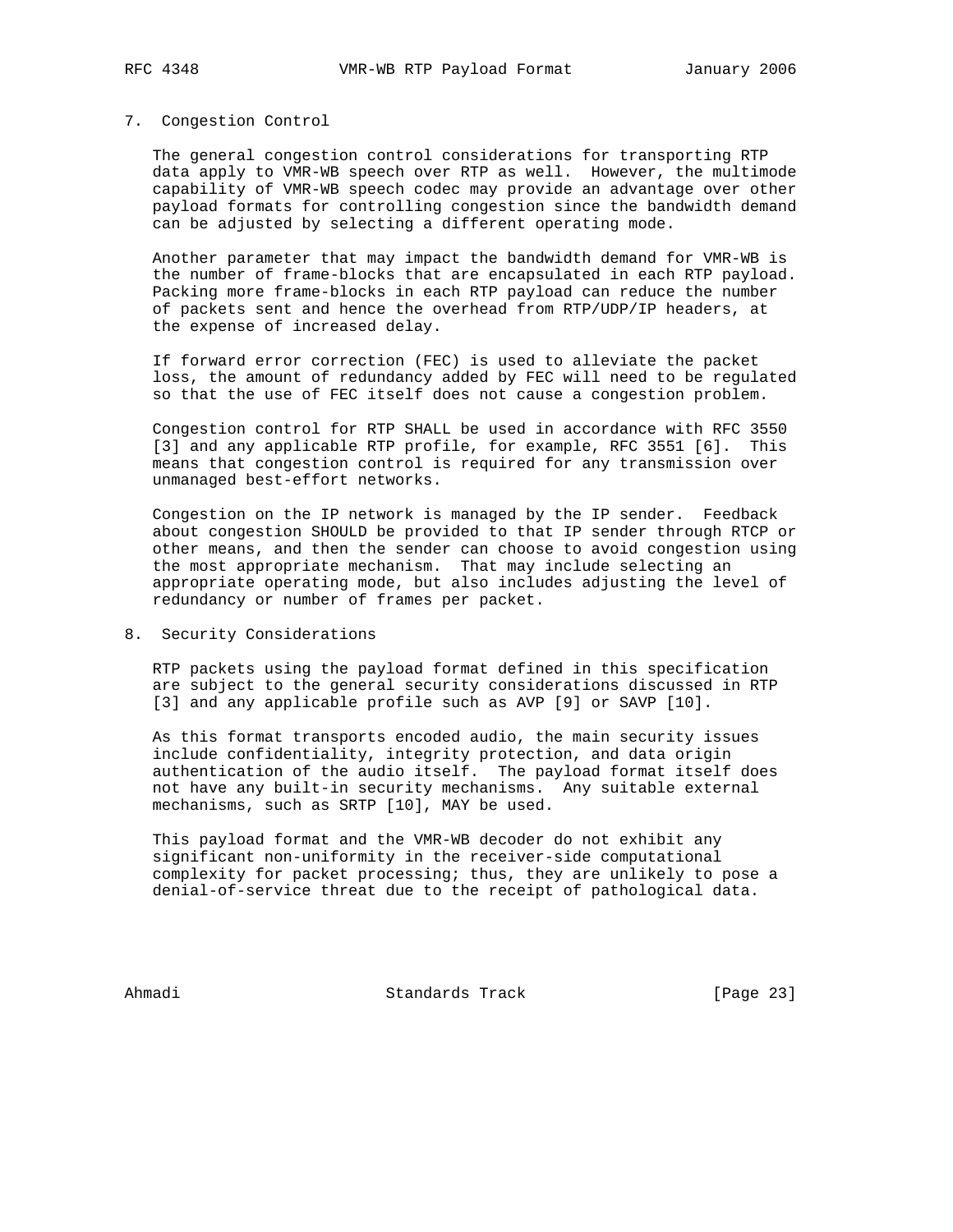# 8.1. Confidentiality

 In order to ensure confidentiality of the encoded audio, all audio data bits MUST be encrypted. There is less need to encrypt the payload header or the table of contents since they only carry information about the frame type. This information could also be useful to a third party, for example, for quality monitoring.

 The use of interleaving in conjunction with encryption can have a negative impact on the confidentiality for a short period of time. Consider the following packets (in brackets) containing frame numbers as indicated: {10, 14, 18}, {13, 17, 21}, {16, 20, 24} (a typical continuous diagonal interleaving pattern). The originator wishes to deny some participants the ability to hear material starting at time 16. Simply changing the key on the packet with the timestamp at or after 16, and denying the new key to those participants, does not achieve this; frames 17, 18, and 21 have been supplied in prior packets under the prior key, and error concealment may make the audio intelligible at least as far as frame 18 or 19, and possibly further.

#### 8.2. Authentication and Integrity

 To authenticate the sender of the speech, an external mechanism MUST be used. It is RECOMMENDED that such a mechanism protects both the complete RTP header and the payload (speech and data bits).

 Data tampering by a man-in-the-middle attacker could replace audio content and also result in erroneous depacketization/decoding that could lower the audio quality. For example, tampering with the CMR field may result in speech of a different quality than desired.

9. Payload Format Parameters

 This section defines the parameters that may be used to select optional features in the VMR-WB RTP payload formats.

 The parameters are defined here as part of the MIME subtype registration for the VMR-WB speech codec. A mapping of the parameters into the Session Description Protocol (SDP) [5] is also provided for those applications that use SDP. In control protocols that do not use MIME or SDP, the media type parameters must be mapped to the appropriate format used with that control protocol.

Ahmadi Standards Track [Page 24]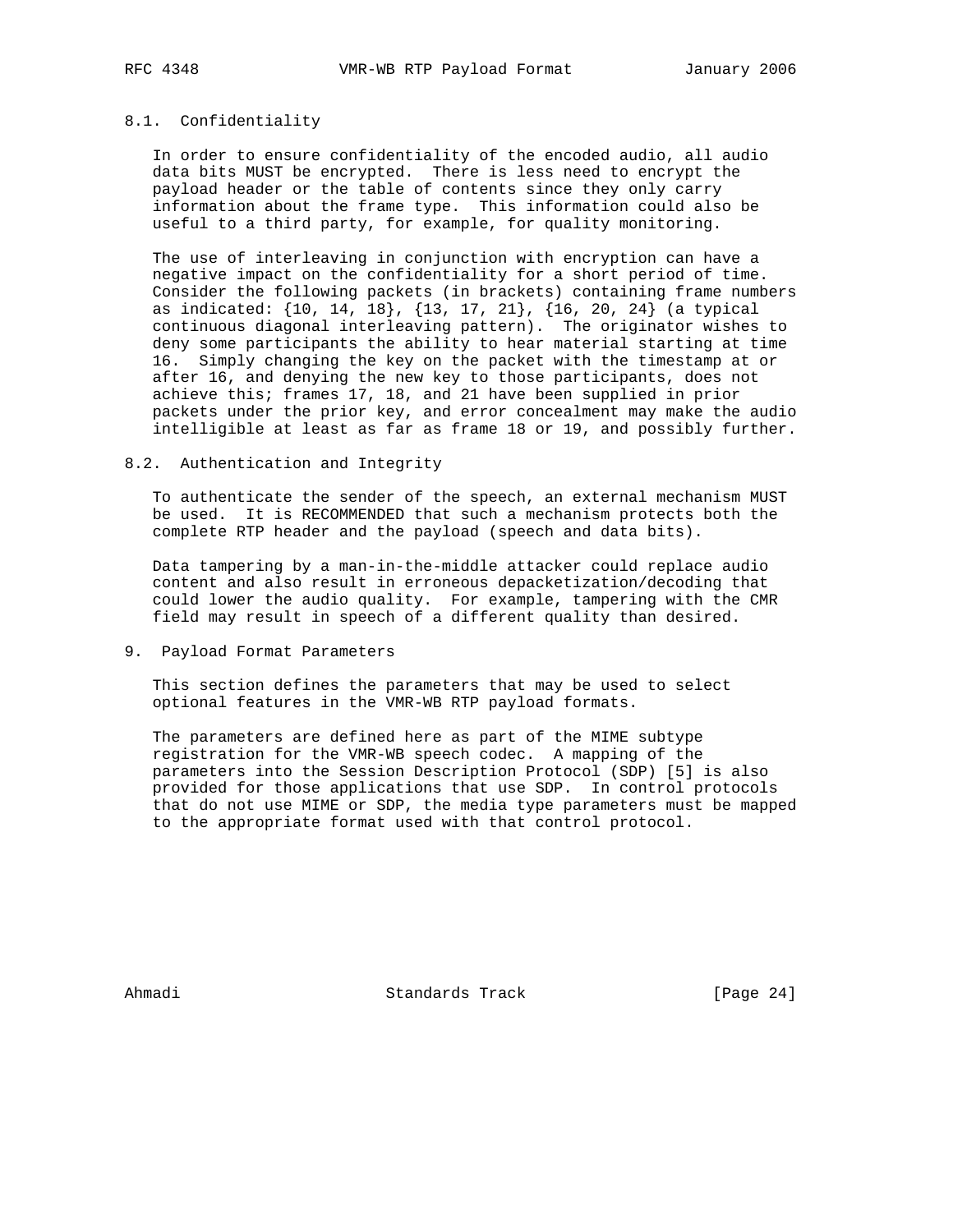# 9.1. VMR-WB RTP Payload MIME Registration

 The MIME subtype for the Variable-Rate Multimode Wideband (VMR-WB) audio codec is allocated from the IETF tree since VMR-WB is expected to be a widely used speech codec in multimedia streaming and messaging as well as in VoIP applications. This MIME registration only covers real-time transfers via RTP.

 Note, the receiver MUST ignore any unspecified parameter and use the default values instead. Also note that if no input parameters are defined, the default values will be used.

Media Type name: audio

Media subtype name: VMR-WB

Required parameters: none

 Furthermore, if the interleaving parameter is present, the parameter "octet-align=1" MUST also be present.

OPTIONAL parameters:

- mode-set: Requested VMR-WB operating mode set. Restricts the active operating modes to a subset of all modes. Possible values are a comma-separated list of integer values. Currently, this list includes modes 0, 1, 2, and 3 [1], but MAY be extended in the future. If such mode-set is specified during session initiation, the encoder MUST NOT use modes outside of the subset. If not present, all operating modes in the set 0 to 3 are allowed for the session.
	- channels: The number of audio channels. The possible values and their respective channel order is specified in Section 4.1 in [6]. If omitted, it has the default value of 1.
	- octet-align: RTP payload format; permissible values are 0 and 1. If 1, octet-aligned payload format SHALL be used. If 0 or if not present, header-free payload format is employed (default).

maxptime: See RFC 3267 [4]

Ahmadi Standards Track [Page 25]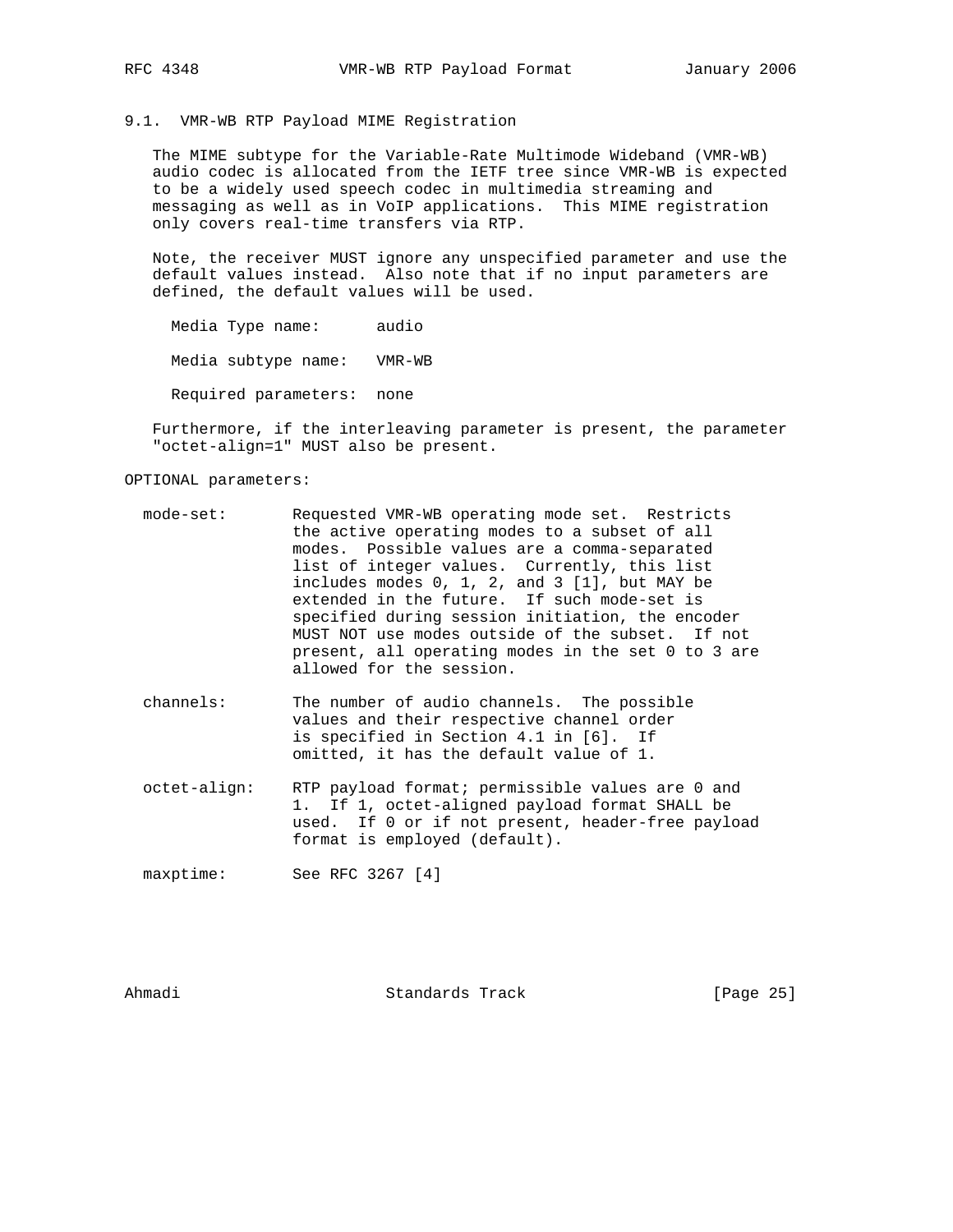- interleaving: Indicates that frame-block level interleaving SHALL be used for the session. Its value defines the maximum number of frame-blocks allowed in an interleaving group (see Section 6.3.1). If this parameter is not present, interleaving SHALL NOT be used. The presence of this parameter also implies automatically that octet-aligned operation SHALL be used.
- ptime: See RFC2327 [5]. It SHALL be at least one frame size for VMR-WB.

 dtx: Permissible values are 0 and 1. The default is 0 (i.e., No DTX) where VMR-WB normally operates as a continuous variable-rate codec. If dtx=1, the VMR-WB codec will operate in discontinuous transmission mode where silence descriptor (SID) frames are sent by the VMR-WB encoder during silence intervals with an adjustable update frequency. The selection of the SID update-rate depends on the implementation and other network considerations that are beyond the scope of this specification.

Encoding considerations:

 This type is only defined for transfer of VMR-WB-encoded data via RTP (RFC 3550) using the payload formats specified in Section 6 of RFC 4348.

Security considerations:

See Section 8 of RFC 4348.

Public specification:

 The VMR-WB speech codec is specified in 3GPP2 specifications C.S0052-0 version 1.0. Transfer methods are specified in RFC 4348.

Additional information:

Person & email address to contact for further information:

Sassan Ahmadi, Ph.D. sassan.ahmadi@ieee.org

Ahmadi Standards Track [Page 26]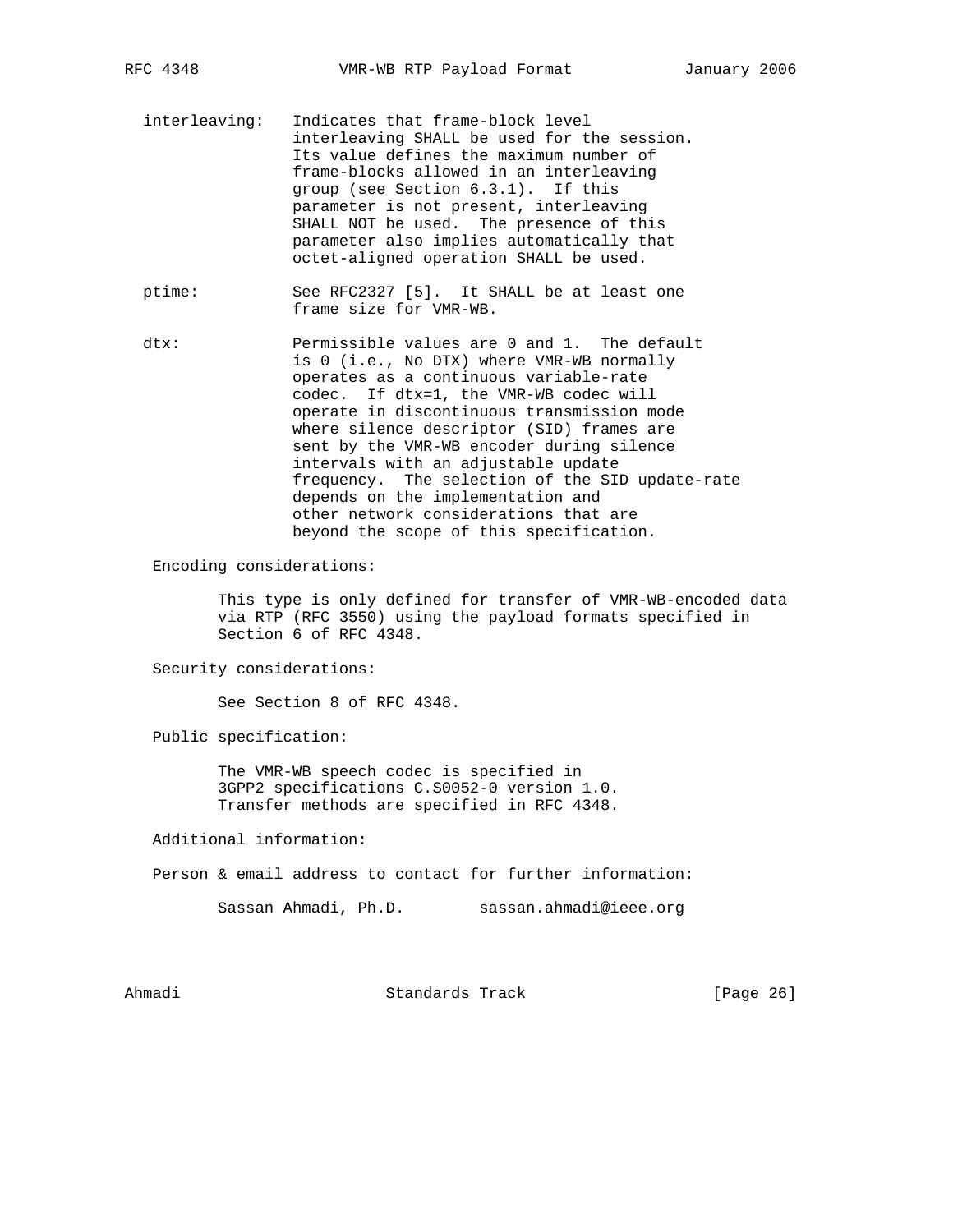Intended usage: COMMON.

 It is expected that many VoIP, multimedia messaging and streaming applications (as well as mobile applications) will use this type.

Author/Change controller:

IETF Audio/Video Transport working group delegated from the IESG

9.2. Mapping MIME Parameters into SDP

 The information carried in the MIME media type specification has a specific mapping to fields in the Session Description Protocol (SDP) [5], which is commonly used to describe RTP sessions. When SDP is used to specify sessions employing the VMR-WB codec, the mapping is as follows:

- The media type ("audio") goes in SDP "m=" as the media name.
- The media subtype (payload format name) goes in SDP "a=rtpmap" as the encoding name. The RTP clock rate in "a=rtpmap" MUST be 16000 for VMR-WB.
- The parameter "channels" (number of channels) MUST be either explicitly set to N or omitted, implying a default value of 1. The values of N that are allowed is specified in Section 4.1 in [6]. The parameter "channels", if present, is specified subsequent to the MIME subtype and RTP clock rate as an encoding parameter in the "a=rtpmap" attribute.
- The parameters "ptime" and "maxptime" go in the SDP "a=ptime" and "a=maxptime" attributes, respectively.
- Any remaining parameters go in the SDP "a=fmtp" attribute by copying them directly from the MIME media type string as a semicolon-separated list of parameter=value pairs.

 Some examples of SDP session descriptions utilizing VMR-WB encodings follow.

 Example of usage of VMR-WB in a possible VoIP scenario (wideband audio):

 m=audio 49120 RTP/AVP 98 a=rtpmap:98 VMR-WB/16000 a=fmtp:98 octet-align=1

Ahmadi Standards Track [Page 27]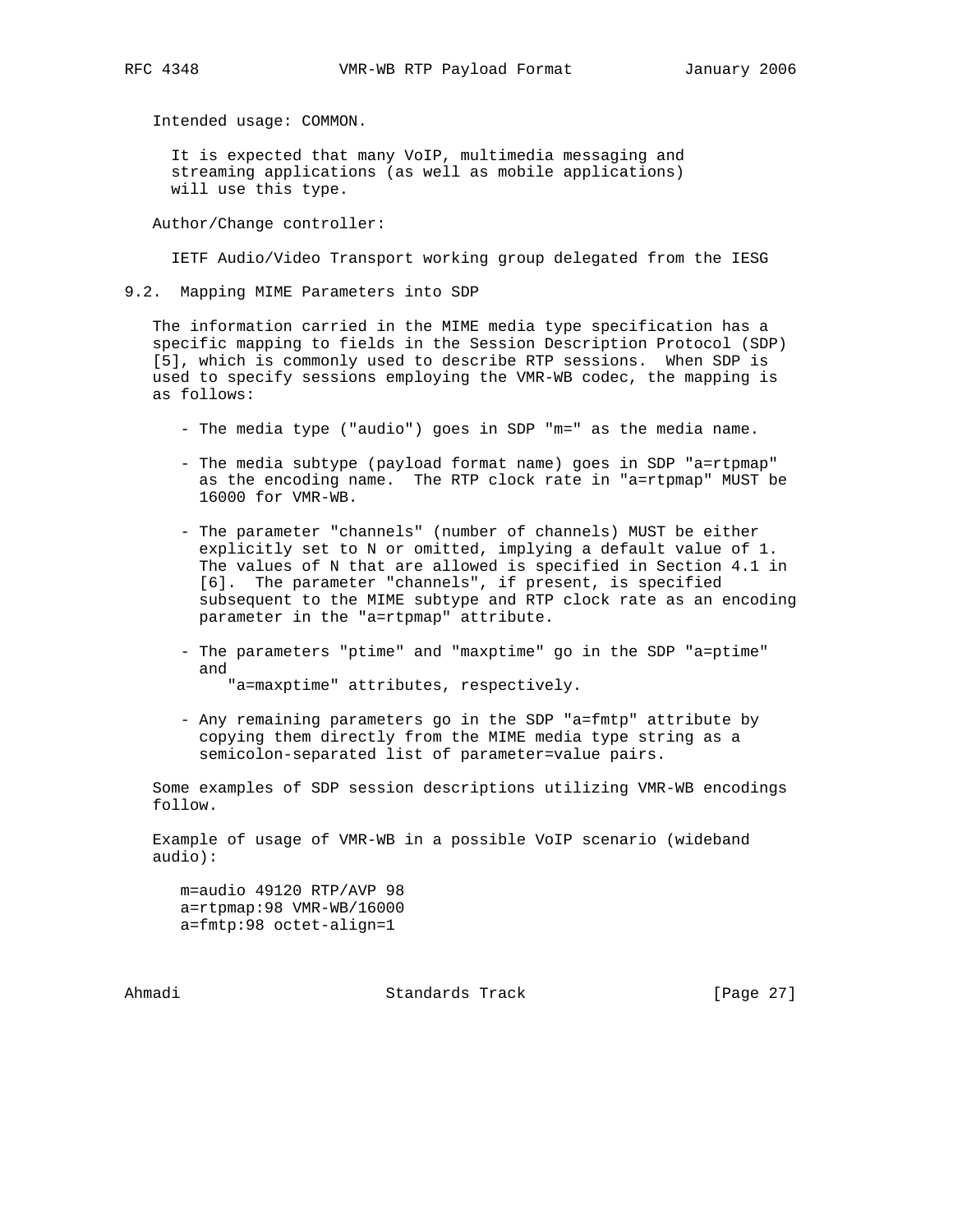Example of usage of VMR-WB in a possible streaming scenario (two channel stereo):

 m=audio 49120 RTP/AVP 99 a=rtpmap:99 VMR-WB/16000/2 a=fmtp:99 octet-align=1; interleaving=30 a=maxptime:100

9.3. Offer-Answer Model Considerations

 To achieve good interoperability for the VMR-WB RTP payload in an Offer-Answer negotiation usage in SDP [13], the following considerations are made:

- The rate, channel, and payload configuration parameters (octet align and interleaving) SHALL be used symmetrically, i.e., offer and answer must use the same values. The maximum size of the interleaving buffer is, however, declarative, and each agent specifies the value it supports to receive for recvonly and sendrecv streams. For sendonly streams, the value indicates what the agent desires to use.
- To maintain interoperability among all implementations of VMR-WB that may or may not support all the codec's modes of operation, the operational modes that are supported by an implementation MAY be identified at session initiation. The mode-set parameter is declarative, and only operating modes that have been indicated to be supported by both ends SHALL be used. If the answerer is not supporting any of the operating modes provided in the offer, the complete payload type declaration SHOULD be rejected by removing it from the answer.
- The remaining parameters are all declarative; i.e., for sendonly streams they provide parameters that the agent desires to use, while for recvonly and sendrecv streams they declare the parameters that it accepts to receive. The dtx parameter is used to indicate DTX support and capability, while the media sender is only RECOMMENDED to send using the DTX in these cases. If DTX is not supported by the media sender, it will send media without DTX; this will not affect interoperability only the resource consumption.
- Both header-free and octet-aligned payload format configurations MAY be offered by a VMR-WB enabled terminal. However, for an interoperable interconnection with AMR-WB, only octet-aligned
- The parameters "maxptime" and "ptime" should in most cases not affect the interoperability; however, the setting of the parameters can affect the performance of the application.

Ahmadi Standards Track [Page 28]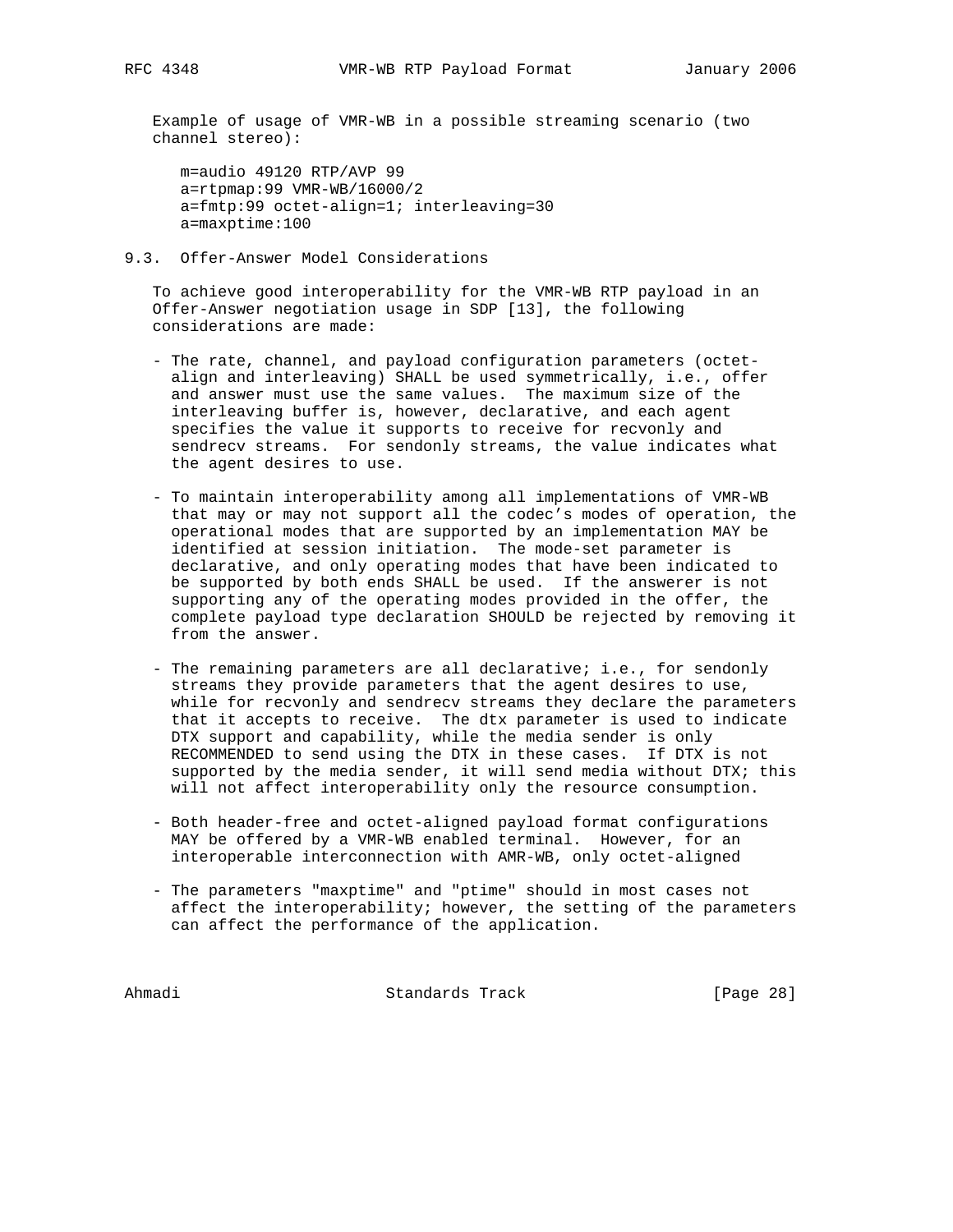- To maintain interoperability with AMR-WB in cases where negotiation is possible using the VMR-WB interoperable mode, a VMR-WB-enabled terminal SHOULD also declare itself capable of AMR-WB with limited mode set (i.e., only AMR-WB codec modes 0, 1, and 2 are allowed) and of octet-align mode of operation.

Example:

 m=audio 49120 RTP/AVP 98 99 a=rtpmap:98 VMR-WB/16000 a=rtpmap:99 AMR-WB/16000 a=fmtp:99 octet-align=1; mode-set=0,1,2

 An example of offer-answer exchange for the VoIP scenario described in Section 5.3 is as follows:

 CDMA2000 terminal -> WCDMA terminal Offer: m=audio 49120 RTP/AVP 98 97 a=rtpmap:98 VMR-WB/16000 a=fmtp:98 octet-align=1 a=rtpmap:97 AMR-WB/16000 a=fmtp:97 mode-set=0,1,2; octet-align=1

 WCDMA terminal -> CDMA2000 terminal Answer: m=audio 49120 RTP/AVP 97 a=rtpmap:97 AMR-WB/16000 a=fmtp:97 mode-set=0,1,2; octet-align=1;

 For declarative use of SDP such as in SAP [14] and RTSP [15], all parameters are declarative and provide the parameters that SHALL be used when receiving and/or sending the configured stream.

# 10. IANA Considerations

 The IANA has registered one new MIME subtype (audio/VMR-WB); see Section 9.

11. Acknowledgements

 The author would like to thank Redwan Salami of VoiceAge Corporation, Ari Lakaniemi of Nokia Inc., and IETF/AVT chairs Colin Perkins and Magnus Westerlund for their technical comments to improve this document.

 Also, the author would like to acknowledge that some parts of RFC 3267 [4] and RFC 3558 [11] have been used in this document.

Ahmadi Standards Track [Page 29]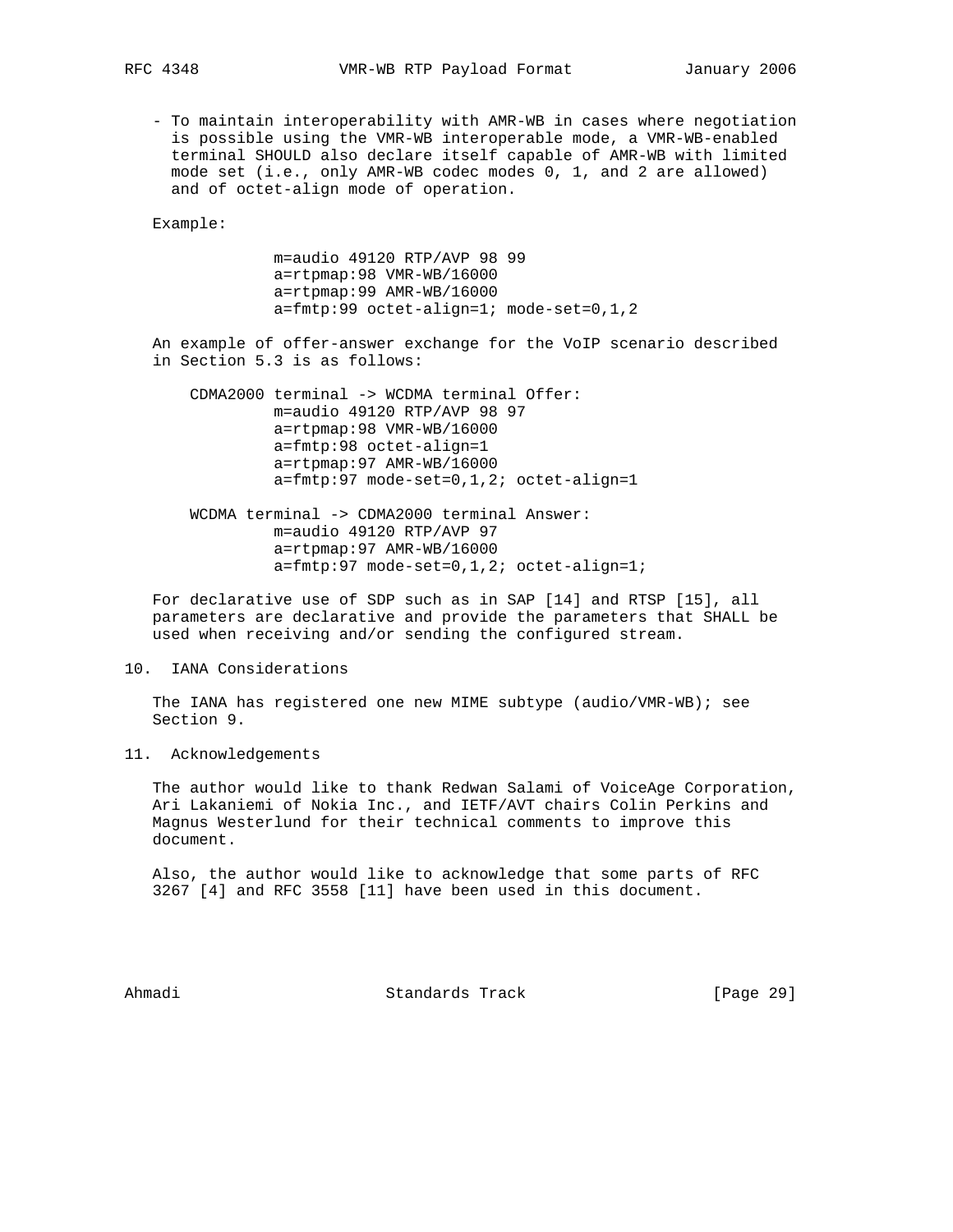# 12. References

- 12.1. Normative References
	- [1] 3GPP2 C.S0052-0 v1.0 "Source-Controlled Variable-Rate Multimode Wideband Speech Codec (VMR-WB) Service Option 62 for Spread Spectrum Systems", 3GPP2 Technical Specification, July 2004.
	- [2] Bradner, S., "Key words for use in RFCs to Indicate Requirement Levels", BCP 14, RFC 2119, March 1997.
	- [3] Schulzrinne, H., Casner, S., Frederick, R., and V. Jacobson, "RTP: A Transport Protocol for Real-Time Applications", STD 64, RFC 3550, July 2003.
	- [4] Sjoberg, J., Westerlund, M., Lakaniemi, A., and Q. Xie, "Real- Time Transport Protocol (RTP) Payload Format and File Storage Format for the Adaptive Multi-Rate (AMR) and Adaptive Multi-Rate Wideband (AMR-WB) Audio Codecs", RFC 3267, June 2002.
	- [5] Handley, M. and V. Jacobson, "SDP: Session Description Protocol", RFC 2327, April 1998.
	- [6] Schulzrinne, H. and S. Casner, "RTP Profile for Audio and Video Conferences with Minimal Control", STD 65, RFC 3551, July 2003.

# 12.2. Informative References

- [7] 3GPP2 C.S0050-A v1.0 "3GPP2 File Formats for Multimedia Services", 3GPP2 Technical Specification, September 2005.
- [8] Rosenberg, J. and H. Schulzrinne, "An RTP Payload Format for Generic Forward Error Correction", RFC 2733, December 1999.
- [9] Baugher, M., McGrew, D., Naslund, M., Carrara, E., and K. Norrman, "The Secure Real-time Transport Protocol (SRTP)", RFC 3711, March 2004.
- [10] Perkins, C., Kouvelas, I., Hodson, O., Hardman, V., Handley, M., Bolot, J., Vega-Garcia, A., and S. Fosse-Parisis, "RTP Payload for Redundant Audio Data", RFC 2198, September 1997.
- [11] Li, A., "RTP Payload Format for Enhanced Variable Rate Codecs (EVRC) and Selectable Mode Vocoders (SMV)", RFC 3558, July 2003.
- [12] 3GPP TS 26.193 "AMR Wideband Speech Codec; Source Controlled Rate operation", version 5.0.0 (2001-03), 3rd Generation Partnership Project (3GPP).

Ahmadi Standards Track [Page 30]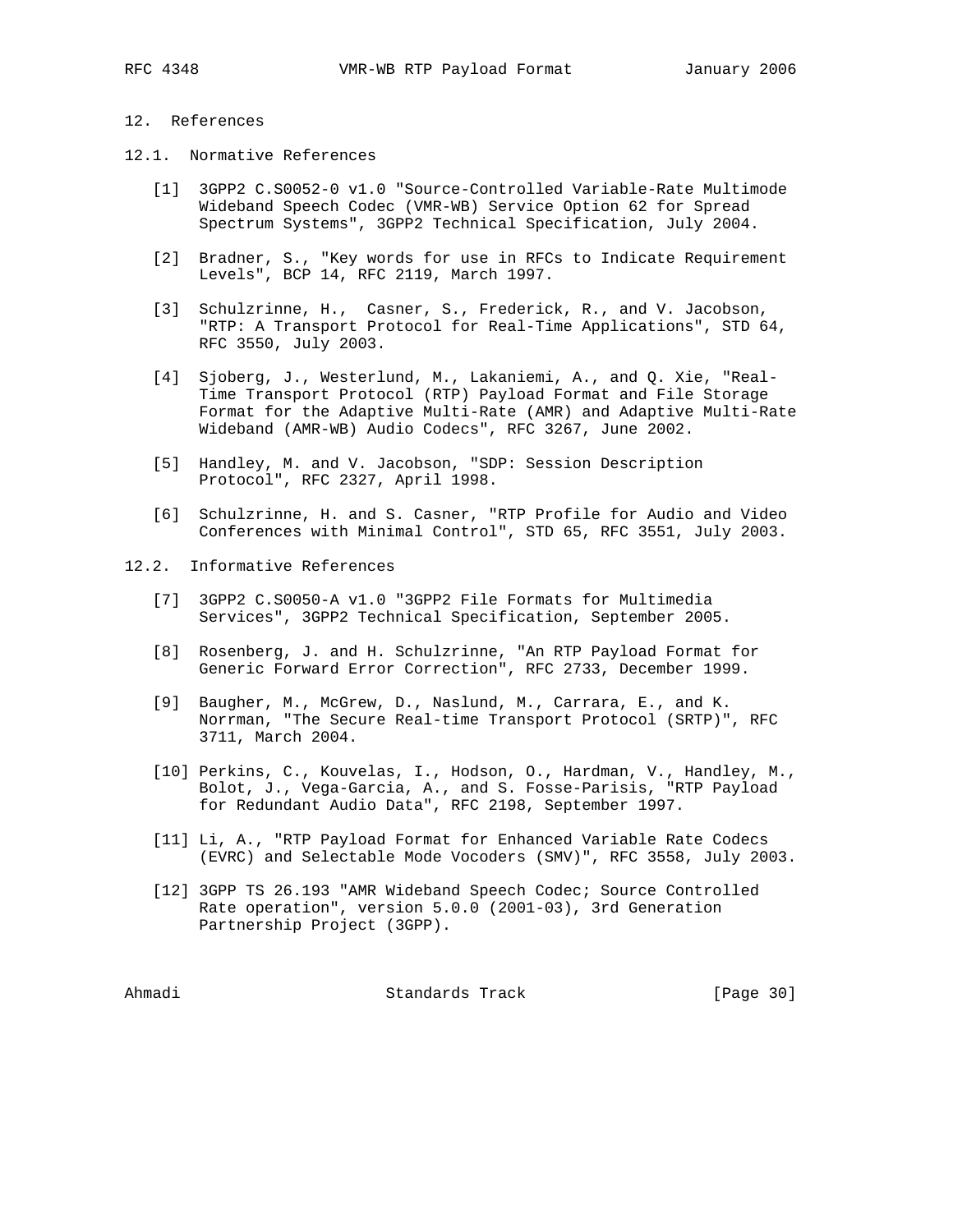- [13] Rosenberg, J. and H. Schulzrinne, "An Offer/Answer Model with Session Description Protocol (SDP)", RFC 3264, June 2002.
- [14] Handley, M., Perkins, C., and E. Whelan, "Session Announcement Protocol", RFC 2974, October 2000.
- [15] Schulzrinne, H., Rao, A., and R. Lanphier, "Real Time Streaming Protocol (RTSP)", RFC 2326, April 1998.

 Any 3GPP2 document can be downloaded from the 3GPP2 web server, "http://www.3gpp2.org/", see specifications.

Author's Address

 Dr. Sassan Ahmadi EMail: sassan.ahmadi@ieee.org

Ahmadi Standards Track [Page 31]